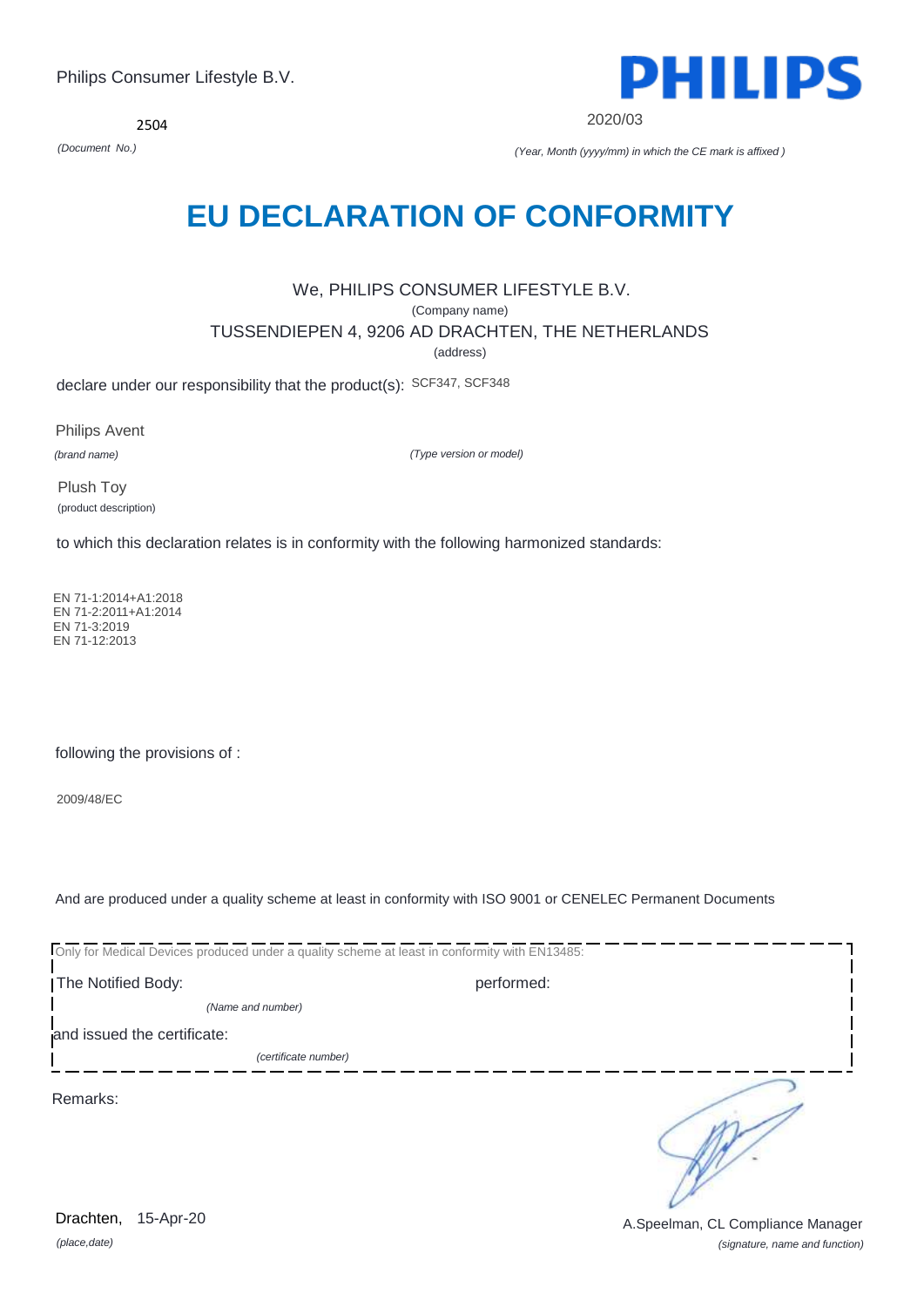2504



2020/03

*(Document No. /Bericht Nr. ) (Year, Month (yyyy/mm) in which the CE mark is affixed /Jahr der CE Zeichenerteilung )*

### **EU DECLARATION OF CONFORMITY**

(EG - Konformitätserklärung)

### We, PHILIPS CONSUMER LIFESTYLE B.V.

(Company name / Name)

TUSSENDIEPEN 4, 9206 AD DRACHTEN, THE NETHERLANDS

(address / Anschrift)

declare under our responsibility that the product(s): SCF347, SCF348

erklären als Verantwortliche, daß folgende(s) elektrische(n) Produkt(e)

Philips Avent

*(brand name, Markenname)*

*(Type version or model, Typenbezeichnung oder Modell )*

Plush Toy (product description, Produktbezeichnung)

to which this declaration relates is in conformity with the following harmonized standards:

(auf die sich diese Konformitätserklärung bezieht, allen nachstehenden hamonisierten Normen entspricht.)

 EN 71-1:2014+A1:2018 EN 71-2:2011+A1:2014 EN 71-3:2019 EN 71-12:2013

following the provisions of : (Entsprechend den Bestimmungen der) 2009/48/EC

And are produced under a quality scheme at least in conformity with ISO 9001 or CENELEC Permanent Documents (und die gemäß eines Qualitätsystems produziert werden, dass mindestens der ISO 9001 oder CENELEC Permanent Documents entspricht)

|                                                             | Only for Medical Devices produced under a quality scheme at least in conformity with EN13485: |              |                                                             |
|-------------------------------------------------------------|-----------------------------------------------------------------------------------------------|--------------|-------------------------------------------------------------|
| The Notified Body:                                          |                                                                                               | performed:   |                                                             |
| (benannte Stelle)                                           | (Name and number/ Name und Kennnummer)                                                        | (ausgeführt) | (description of intervention / Beschreibung des Verfahrens) |
| and issued the certificate:<br>(und stellen das Zertifikat) | (certificate number / Zertifikatnummer)                                                       |              |                                                             |
| Remarks:                                                    |                                                                                               |              |                                                             |

*(place,date / Ort, Datum )* Drachten, 15-Apr-20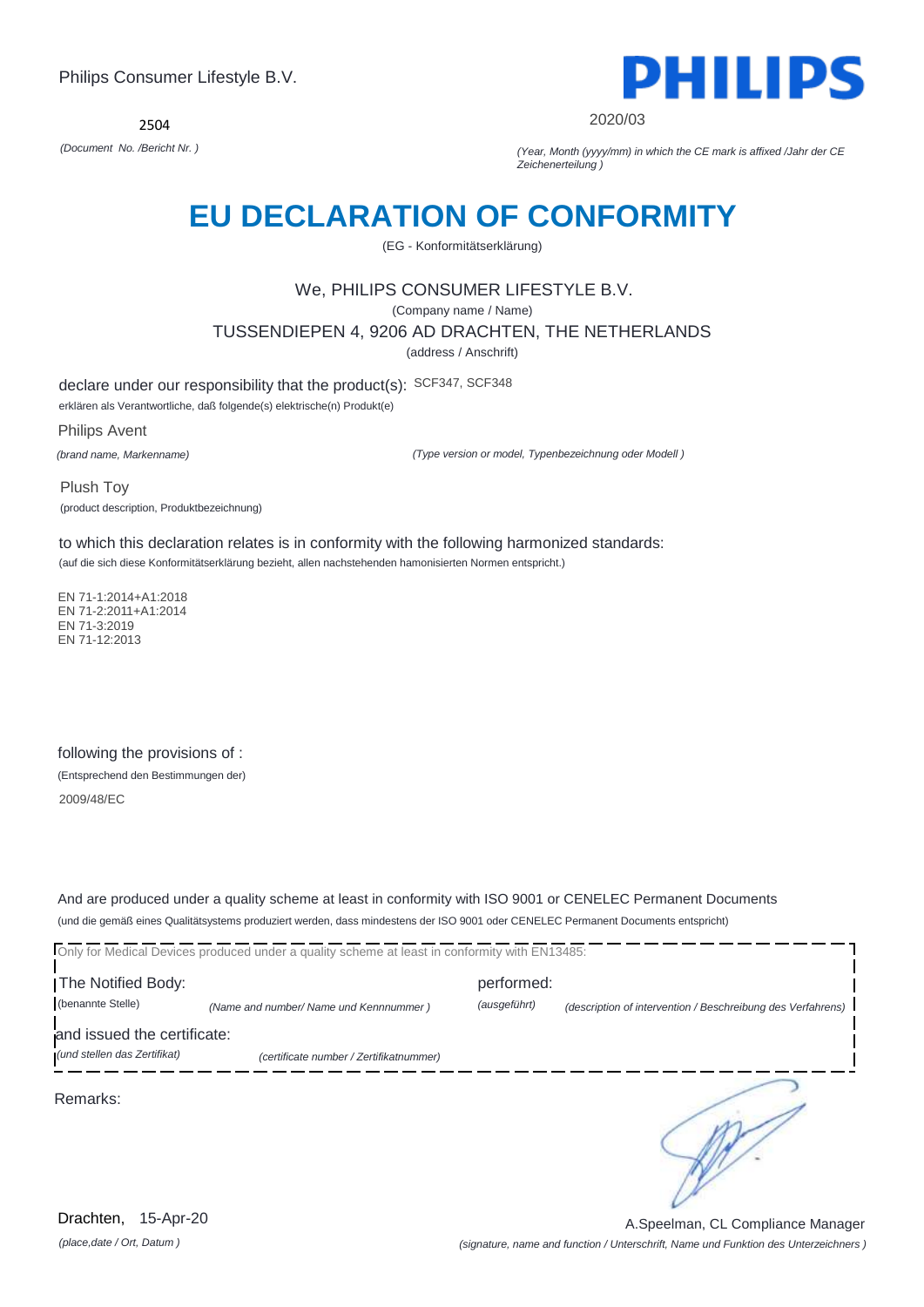2504



2020/03

*(Document No. / Numéro du document) (Year, Month (yyyy/mm) in which the CE mark is affixed / Année/mois (aaaa/mm) au cours de laquelle le marquage CE a été apposé)*

# **EU DECLARATION OF CONFORMITY**

(DECLARATION DE CONFORMITE CE)

#### We, PHILIPS CONSUMER LIFESTYLE B.V.

(Company name / Nom de l'entreprise)

TUSSENDIEPEN 4, 9206 AD DRACHTEN, THE NETHERLANDS

(address / adresse)

declare under our responsibility that the product(s): SCF347, SCF348

(déclarons sous notre propre responsabilité que le(s) produit(s))

Philips Avent *(brand name, nom de la marque)*

*(Type version or model, référence ou modèle)*

Plush Toy (product description, description du produit)

to which this declaration relates is in conformity with the following harmonized standards: (auquel cette déclaration se rapporte, est conforme aux normes harmonisées suivantes)

 EN 71-1:2014+A1:2018 EN 71-2:2011+A1:2014 EN 71-3:2019 EN 71-12:2013

following the provisions of :

(conformément aux exigences essentielles et autres dispositions pertinentes de:)

2009/48/EC

And are produced under a quality scheme at least in conformity with ISO 9001 or CENELEC Permanent Documents (Et sont fabriqués conformément à une qualité au moins conforme à la norme ISO 9001 ou aux Documents Permanents CENELEC)

Only for Medical Devices produced under a quality scheme at least in conformity with EN13485: **The Notified Body: performed:** (L'Organisme Notifié) *(Name and number/ nom et numéro) (a effectué) (description of intervention / description de 'intervention)*  and issued the certificate: *(et a délivré le certificat) (certificate number / numéro du certificat)* ∍ Remarks:

*(place,date / lieu, date)* Drachten, 15-Apr-20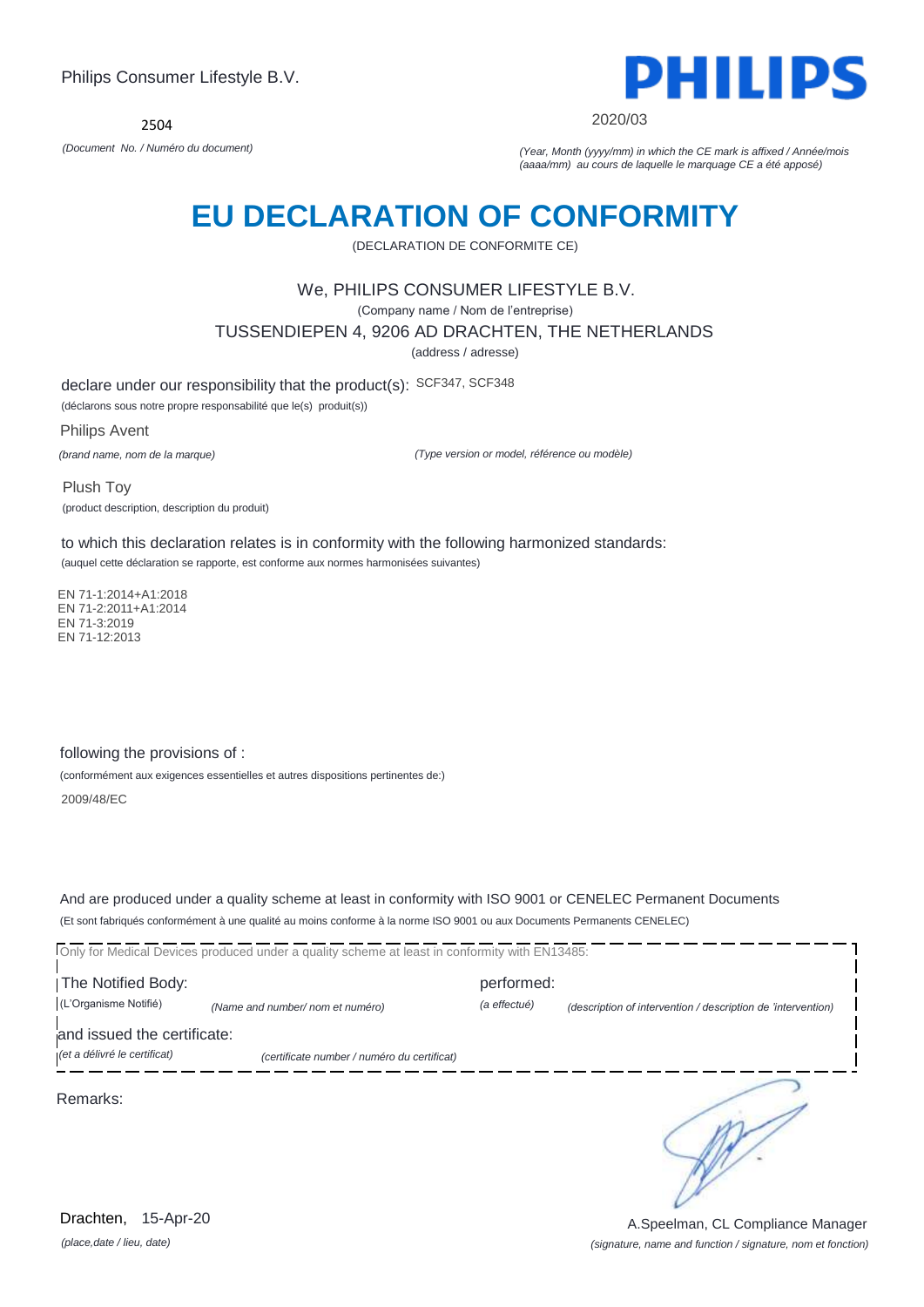

2020/03

*(Document No. / Documentnummer) (Year, Month (yyyy/mm) in which the CE mark is affixed / Jaar, maand waarin de CE markering is uitgegeven)*

# **EU DECLARATION OF CONFORMITY**

(Europeese Conformiteitsverklaring)

#### We, PHILIPS CONSUMER LIFESTYLE B.V.

(Company name / Bedrijfsnaam)

TUSSENDIEPEN 4, 9206 AD DRACHTEN, THE NETHERLANDS

(address / adres)

declare under our responsibility that the product(s): SCF347, SCF348

(verklaren dat onder onze verantwoordelijkheid de product(en))

Philips Avent

*(brand name, merknaam)*

*(Type version or model, typenummer of model)*

Plush Toy (product description, productbeschrijving)

to which this declaration relates is in conformity with the following harmonized standards: (waar deze verklaring betrekking op heeft voldoen aan de volgende geharmoniseerde standaarden)

 EN 71-1:2014+A1:2018 EN 71-2:2011+A1:2014 EN 71-3:2019 EN 71-12:2013

following the provisions of : (volgens de voorwaarden van:) 2009/48/EC

And are produced under a quality scheme at least in conformity with ISO 9001 or CENELEC Permanent Documents (En worden geproduceerd volgens een kwaliteitsprogramma wat minimaal overeenkomt met ISO9001 of de CENELEC permanente documenten)

Only for Medical Devices produced under a quality scheme at least in conformity with EN13485:

I The Notified Body: The Notified Body: (Notified Body) *(Name and number/ Naam en nummer) (heeft uitgevoerd) (description of intervention / uitgevoerd testprotocol)* 

and issued the certificate:

*(en heeft een certificaat uitgegeven) (certificate number / nummer van het certificaat)*

Remarks:

∍

*(place,date / plaats, datum)* Drachten, 15-Apr-20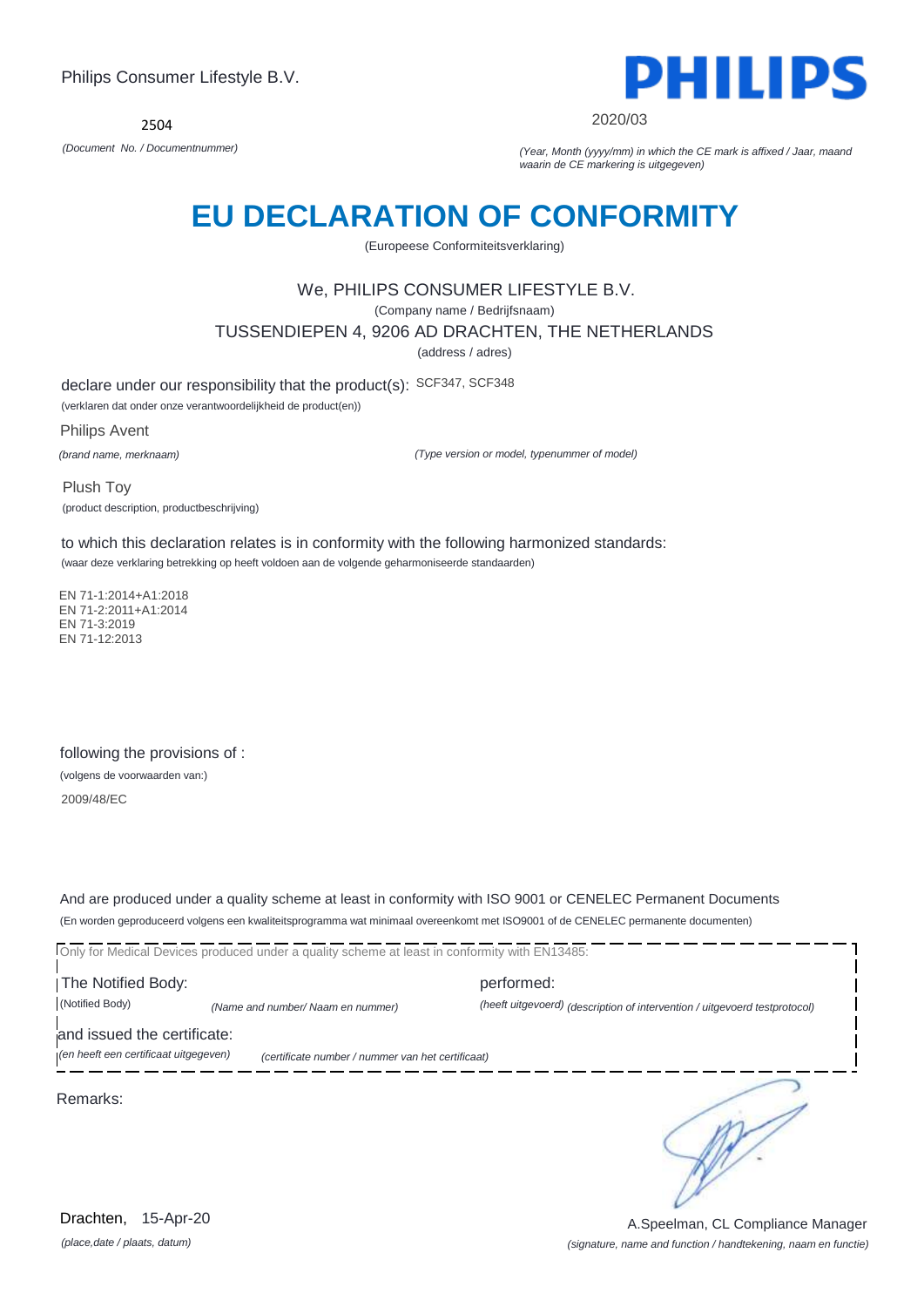2504



2020/03

*(Document No. / Číslo zprávy) (Year, Month (yyyy/mm) in which the CE mark is affixed / Rok udělění známky CE)*

### **EU DECLARATION OF CONFORMITY**

(Prohlášení o shodě v EU)

### We, PHILIPS CONSUMER LIFESTYLE B.V.

(Company name / Jméno)

TUSSENDIEPEN 4, 9206 AD DRACHTEN, THE NETHERLANDS

(address / adresa)

declare under our responsibility that the product(s): SCF347, SCF348 (Prohlašujeme na svou odpovědnost, že elektrický výrobek)

Philips Avent

*(brand name, značka)*

*(Type version or model, Typ verze nebo model)*

Plush Toy (product description, popis výrobku)

to which this declaration relates is in conformity with the following harmonized standards: (na nějž se toto prohlášení vztahuje, je ve shodě s následujícími harmonizovanými normami:)

 EN 71-1:2014+A1:2018 EN 71-2:2011+A1:2014 EN 71-3:2019 EN 71-12:2013

following the provisions of : (Následovaných ustanoveními Směrnic:) 2009/48/EC

And are produced under a quality scheme at least in conformity with ISO 9001 or CENELEC Permanent Documents (A jsou vyráběny v systému řízení kvality minimálně ve shodě s ISO 9001 nebo)

Only for Medical Devices produced under a quality scheme at least in conformity with EN13485: The Notified Body: performed: (Kompetentní orgán) *(Name and number/ Název a číslo) (provedl) (description of intervention / popis operace)*  and issued the certificate: *(a vydal certifikát,) (certificate number / číslo certifikátu)* ∍ Remarks:

*(place,date / místo, datum)* Drachten, 15-Apr-20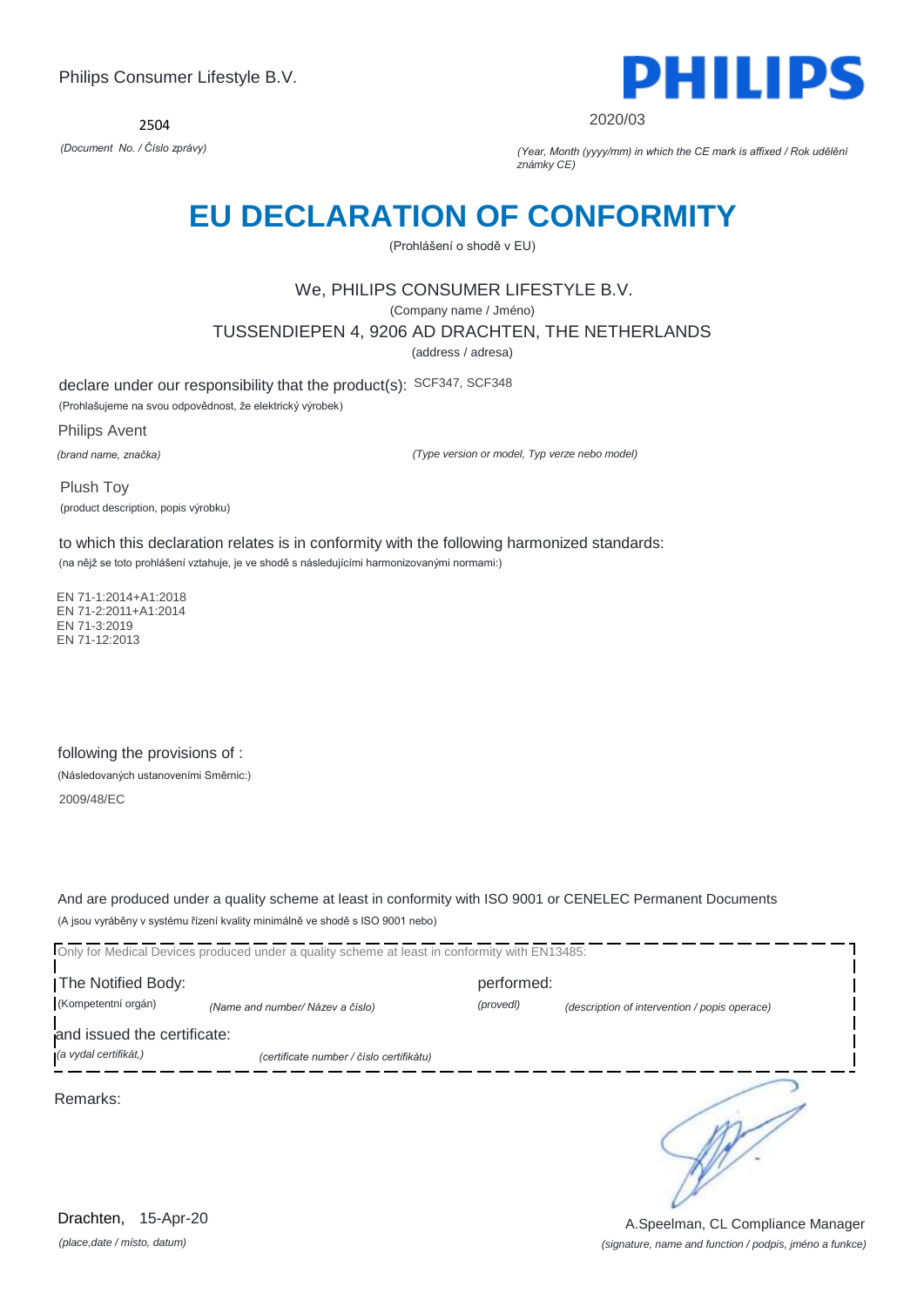2504



2020/03

*(Document No. / Rapportnummer) (Year, Month (yyyy/mm) in which the CE mark is affixed / Årstal for påhæftning af CE-mærkningen)*

### **EU DECLARATION OF CONFORMITY**

(EU KONFORMITETSERKLÆRING)

#### We, PHILIPS CONSUMER LIFESTYLE B.V.

(Company name / Virksomhedens navn)

TUSSENDIEPEN 4, 9206 AD DRACHTEN, THE NETHERLANDS

(address / adresse)

declare under our responsibility that the product(s): SCF347, SCF348

(Erklærer i henhold til vores ansvar, at de(t) elektriske produkt(er))

Philips Avent *(brand name, navn på varemærke)*

*(Type version or model, type eller model)*

Plush Toy (product description, produktbeskrivelse)

to which this declaration relates is in conformity with the following harmonized standards: (til hvilke(t) denne erklæring relaterer sig, er i konformitet med følgende harmoniserede standarder)

 EN 71-1:2014+A1:2018 EN 71-2:2011+A1:2014 EN 71-3:2019 EN 71-12:2013

following the provisions of :

(Opfylder de ufravigelige krav og øvrige forskrifter i)

2009/48/EC

And are produced under a quality scheme at least in conformity with ISO 9001 or CENELEC Permanent Documents (Og er produceret i en kvalitet, der, som minimum, opfylder kravene i ISO 9001-standarden eller CENELEC's permanente dokumenter)

Only for Medical Devices produced under a quality scheme at least in conformity with EN13485:

The Notified Body: example and performed: performed: (Det Notificerede Organ) *(Name and number/ Navn og nummer) (har gennemført) (description of intervention / beskrivelse af intervention)* 

and issued the certificate:

*(og udstedt erklæringen) (certificate number / erklæringsnummer)*

Remarks:

*(place,date / sted, dato)* Drachten, 15-Apr-20

*(signature, name and function / Signatur, navn og titel)* A.Speelman, CL Compliance Manager

∍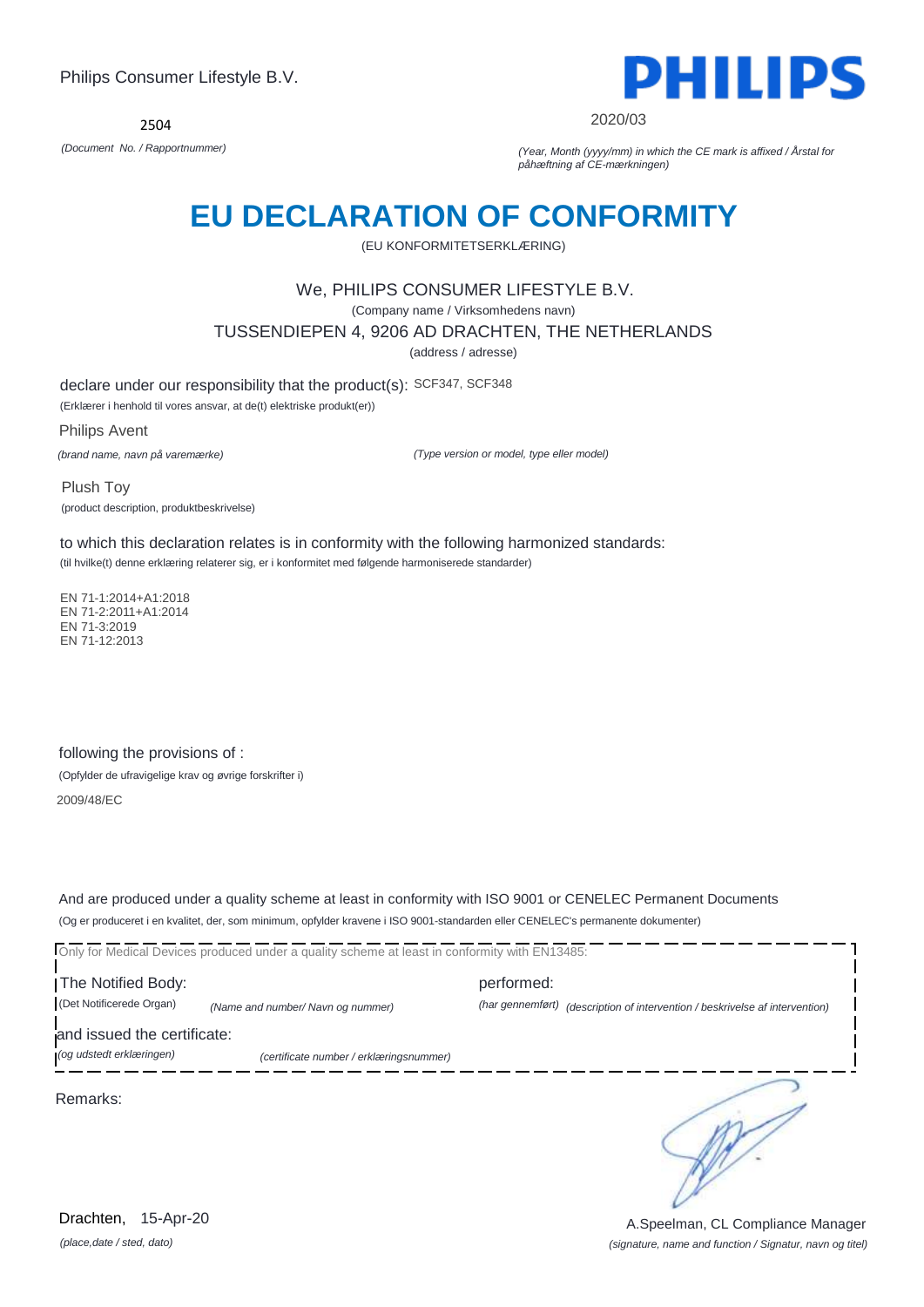

2020/03

*(Document No. / Documento nº.) (Year, Month (yyyy/mm) in which the CE mark is affixed / Año en el que se incluye el marcado CE))*

### **EU DECLARATION OF CONFORMITY**

(EU DECLARACIÓN CE DE CONFORMIDAD)

#### We, PHILIPS CONSUMER LIFESTYLE B.V.

(Company name / Nombre compaña )

TUSSENDIEPEN 4, 9206 AD DRACHTEN, THE NETHERLANDS

(address / dirección )

declare under our responsibility that the product(s): SCF347, SCF348

(Declaramos bajo nuestra propia responsabilidad que el (los) producto(s):

Philips Avent *(brand name, nombre de la marca)*

*(Type version or model, Referencia o modelo)*

Plush Toy (product description, descripción del producto )

to which this declaration relates is in conformity with the following harmonized standards: (Al que hace referencia esta declaración cumple con las siguientes normas armonizadas)

 EN 71-1:2014+A1:2018 EN 71-2:2011+A1:2014 EN 71-3:2019 EN 71-12:2013

following the provisions of : (Siguiendo las disposiciones relativas a:) 2009/48/EC

And are produced under a quality scheme at least in conformity with ISO 9001 or CENELEC Permanent Documents (Y se fabrican conforme a una calidad al menos conforme a la norma ISO 9001 o a los Documentos Permanentes CENELEC)

|                             | Only for Medical Devices produced under a quality scheme at least in conformity with EN13485: |              |                                                                |
|-----------------------------|-----------------------------------------------------------------------------------------------|--------------|----------------------------------------------------------------|
| The Notified Body:          |                                                                                               | performed:   |                                                                |
| (El organismo notificado)   | (Name and number/ Nombre y número)                                                            | (realizador) | (description of intervention / descripción de la intervención) |
| and issued the certificate: |                                                                                               |              |                                                                |
| (Y expidió el certificado)  | (certificate number / número de certificado)                                                  |              |                                                                |
| Remarks:                    |                                                                                               |              |                                                                |

*(place,date / lugar, fecha)* Drachten, 15-Apr-20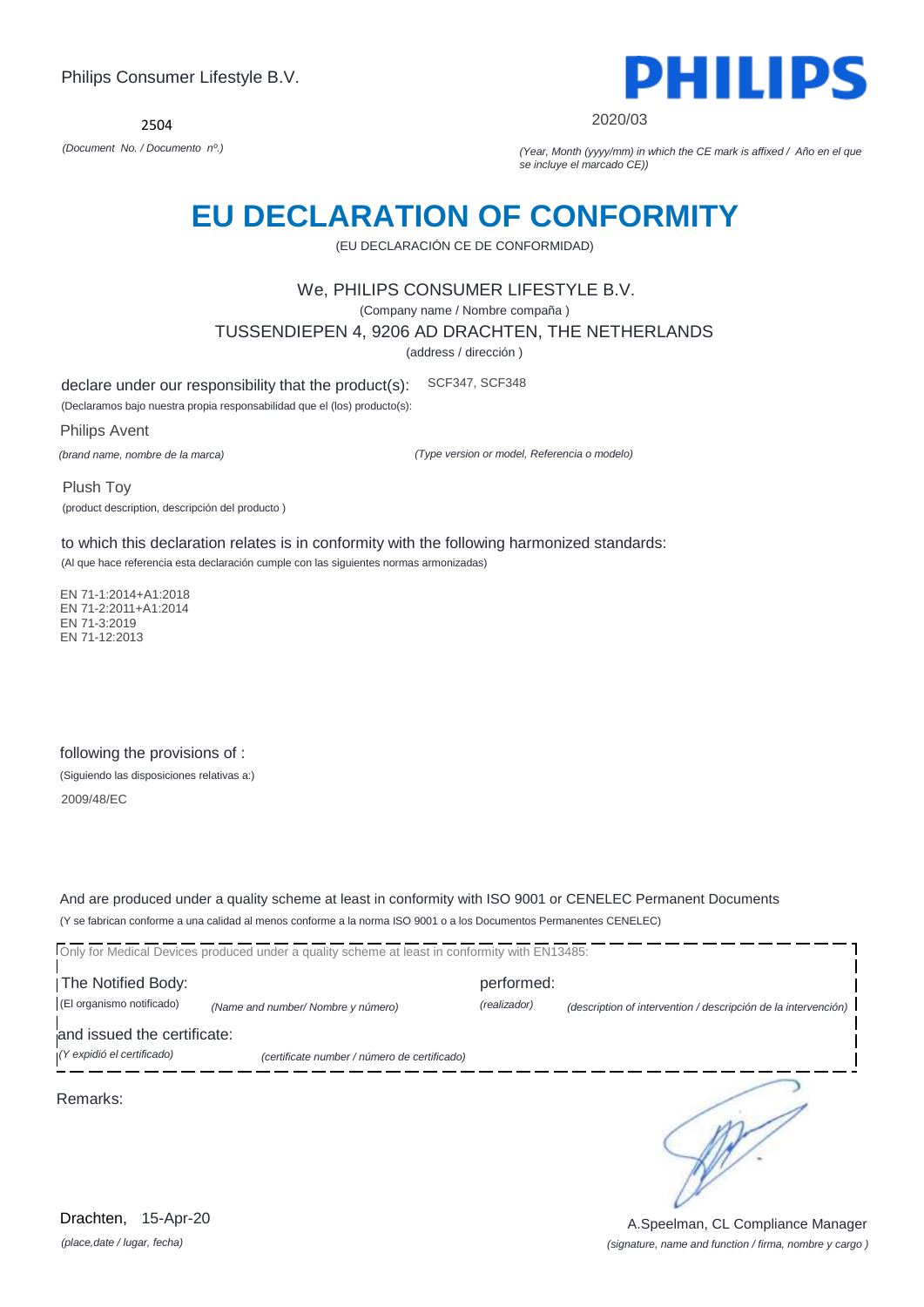2504



2020/03

*(Document No. / Raportti nr.) (Year, Month (yyyy/mm) in which the CE mark is affixed / CE merkinnän myöntämisvuosi)*

# **EU DECLARATION OF CONFORMITY**

(Vaatimustenmukaisuusvakuutus)

### We, PHILIPS CONSUMER LIFESTYLE B.V.

(Company name / Nimi)

TUSSENDIEPEN 4, 9206 AD DRACHTEN, THE NETHERLANDS

(address / Osoite)

declare under our responsibility that the product(s): SCF347, SCF348

(Ilmoitus seuraavista vastuullamme olevista sähkötuotteista:)

Philips Avent

*(brand name, Brändinimi)*

*(Type version or model, Tyypi, versio tai malli)*

Plush Toy (product description, Tuotekuvaus)

to which this declaration relates is in conformity with the following harmonized standards: (Tämä vakuutus on yhdenmukainen seuraavien harmonisointistandardien kanssa)

 EN 71-1:2014+A1:2018 EN 71-2:2011+A1:2014 EN 71-3:2019 EN 71-12:2013

following the provisions of : (Seuraavien määräysten mukaisesti)

2009/48/EC

And are produced under a quality scheme at least in conformity with ISO 9001 or CENELEC Permanent Documents (Ja on tuotettu seuraavien laatujärjestelmien mukaisesti : ISO 9001 ja CENELEC asiakirjat)

Only for Medical Devices produced under a quality scheme at least in conformity with EN13485: I The Notified Body: performed: (Ilmoitettu laitos) *(Name and number/ Nimi ja numero) (suoritetaan) (description of intervention / toimenpiteen kuvaus)*  and issued the certificate: *(Todistuksen antaja) (certificate number / Sertifikaatin numero)* ∍ Remarks:

*(place,date / paikka, päiväys)* Drachten, 15-Apr-20

*(signature, name and function / Allekirjoitus, nimi ja asema)* A.Speelman, CL Compliance Manager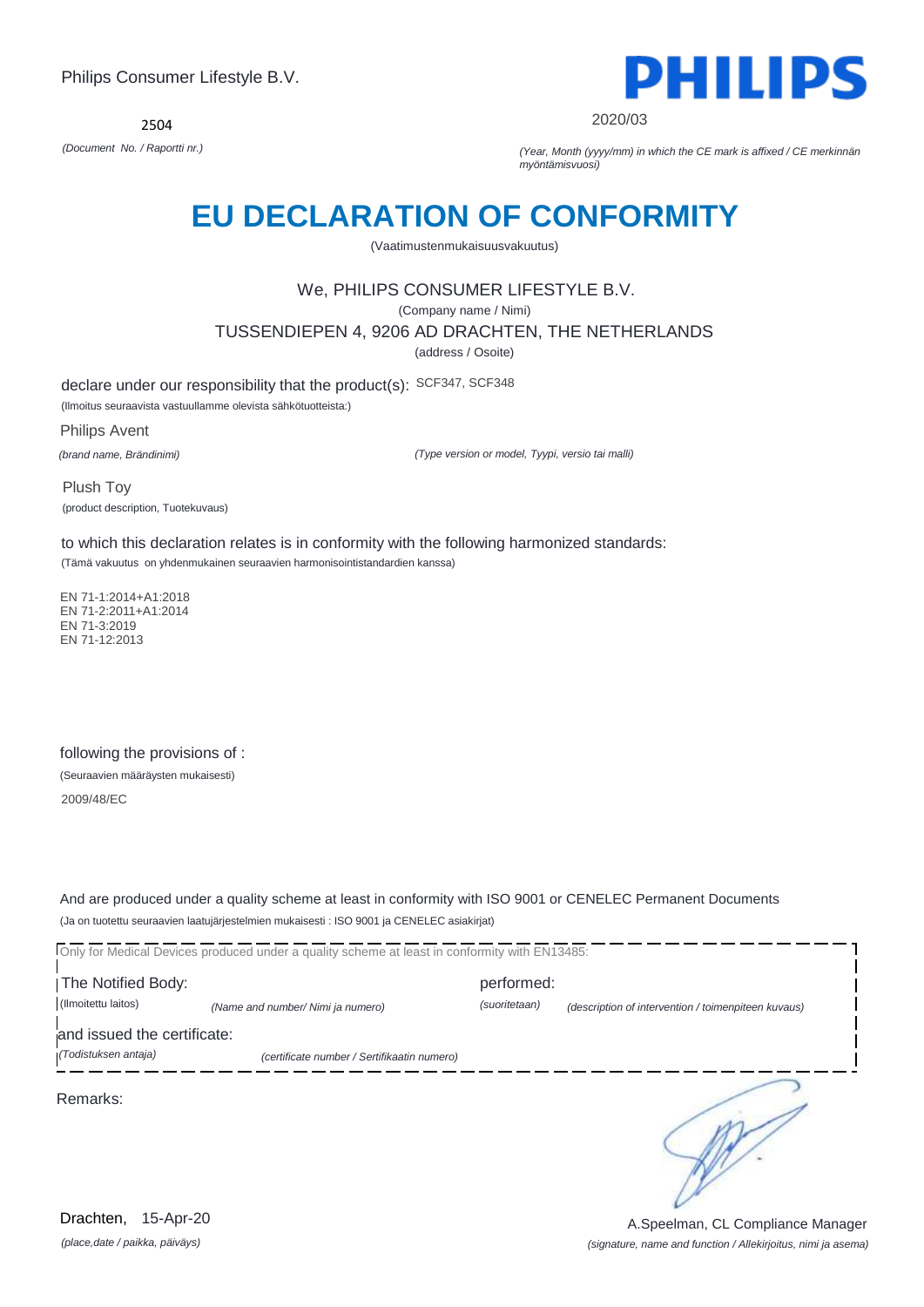2504



2020/03

*(Document No. / Jelentés száma) (Year, Month (yyyy/mm) in which the CE mark is affixed / A CE jelzés feltüntetésének éve)*

# **EU DECLARATION OF CONFORMITY**

(EC MEGFELELŐSÉGI NYILATKOZAT)

#### We, PHILIPS CONSUMER LIFESTYLE B.V.

(Company name / Név)

TUSSENDIEPEN 4, 9206 AD DRACHTEN, THE NETHERLANDS

(address / cím)

declare under our responsibility that the product(s): SCF347, SCF348

(Felelőssége tudatában nyilatkozik, hogy az alábbi elektronikai termék(ek))

Philips Avent

*(brand name, márkanév)*

*(Type version or model, Típusváltozat vagy modell)*

Plush Toy (product description, termék megnevezése)

to which this declaration relates is in conformity with the following harmonized standards: (Az ezen nyilatkozatban foglaltak szerint megfelel(nek) a következő harmonizált szabványoknak)

 EN 71-1:2014+A1:2018 EN 71-2:2011+A1:2014 EN 71-3:2019 EN 71-12:2013

following the provisions of : (Követve a következő ajánlásokat) 2009/48/EC

And are produced under a quality scheme at least in conformity with ISO 9001 or CENELEC Permanent Documents (legalább az ISO 9001-nek megfelelően vagy)

Only for Medical Devices produced under a quality scheme at least in conformity with EN13485: The Notified Body: example and performed: performed: (Bejelentett testület) *(Name and number/ Név és szám) (teljesítve) (description of intervention / intézkedés leírása)*  and issued the certificate: *(és a kibocsátott tanúsítvány) (certificate number / tanúsítvány száma)* ∍ Remarks:

*(place,date / hely, dátum)* Drachten, 15-Apr-20

#### *(signature, name and function / aláírás, név és beosztás)* A.Speelman, CL Compliance Manager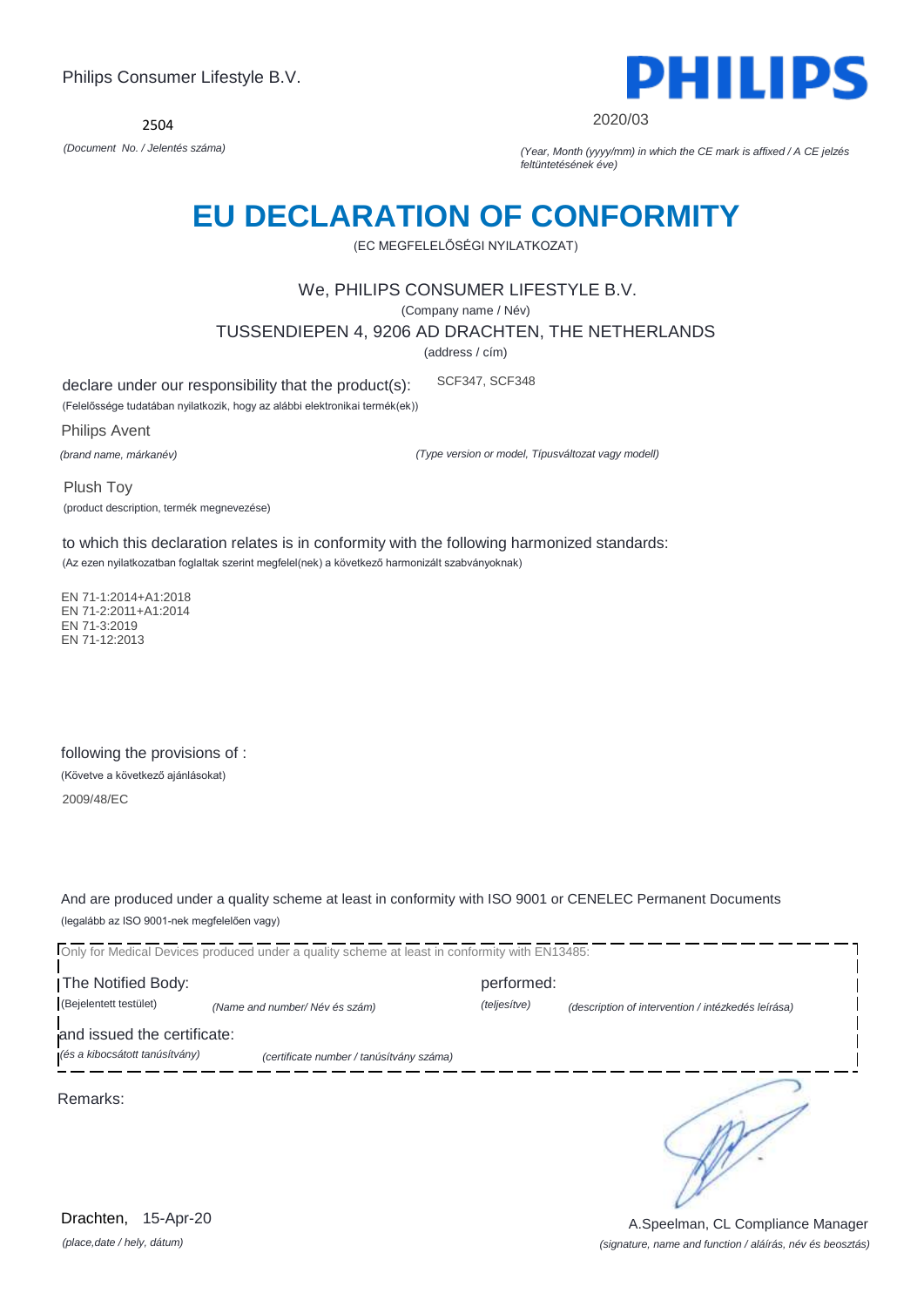

#### 2020/03

*(Document No. / Report Numero ) (Year, Month (yyyy/mm) in which the CE mark is affixed / Anno di apposizione della marcatura CE)*

### **EU DECLARATION OF CONFORMITY**

(DICHIARAZIONE DI CONFORMITA' CE )

#### We, PHILIPS CONSUMER LIFESTYLE B.V.

(Company name / denominazione sociale)

TUSSENDIEPEN 4, 9206 AD DRACHTEN, THE NETHERLANDS

(address / sede)

declare under our responsibility that the product(s): SCF347, SCF348

(dichiara sotto la propria responsabilità che il /i Prodotto /i elettrico/i)

Philips Avent

*(brand name, marchio)*

*(Type version or model, modello o versione )*

Plush Toy (product description, descrizione del prodotto)

to which this declaration relates is in conformity with the following harmonized standards: (al quale la presente dichiarazione si riferisce è conforme alle seguenti norme tecniche armonizzate)

 EN 71-1:2014+A1:2018 EN 71-2:2011+A1:2014 EN 71-3:2019 EN 71-12:2013

following the provisions of : (secondo le disposizioni della ) 2009/48/EC

And are produced under a quality scheme at least in conformity with ISO 9001 or CENELEC Permanent Documents (e i processi produttivi seguono un sistema qualità conforme almeno alla norma ISO 9001 o ai documenti permanenti CENELEC)

|                                   | Only for Medical Devices produced under a quality scheme at least in conformity with EN13485: |               |                                                             |
|-----------------------------------|-----------------------------------------------------------------------------------------------|---------------|-------------------------------------------------------------|
| The Notified Body:                |                                                                                               | performed:    |                                                             |
| (L'ente certificatore notificato) | (Name and number/ denominazione e numero)                                                     | (ha eseguito) | (description of intervention / descrizione dell'intervento) |
| and issued the certificate:       |                                                                                               |               |                                                             |
| (ed emesso il certificato)        | (certificate number / numero del certificato)                                                 |               |                                                             |
| Remarks:                          |                                                                                               |               |                                                             |

*(place,date / luogo e data)* Drachten, 15-Apr-20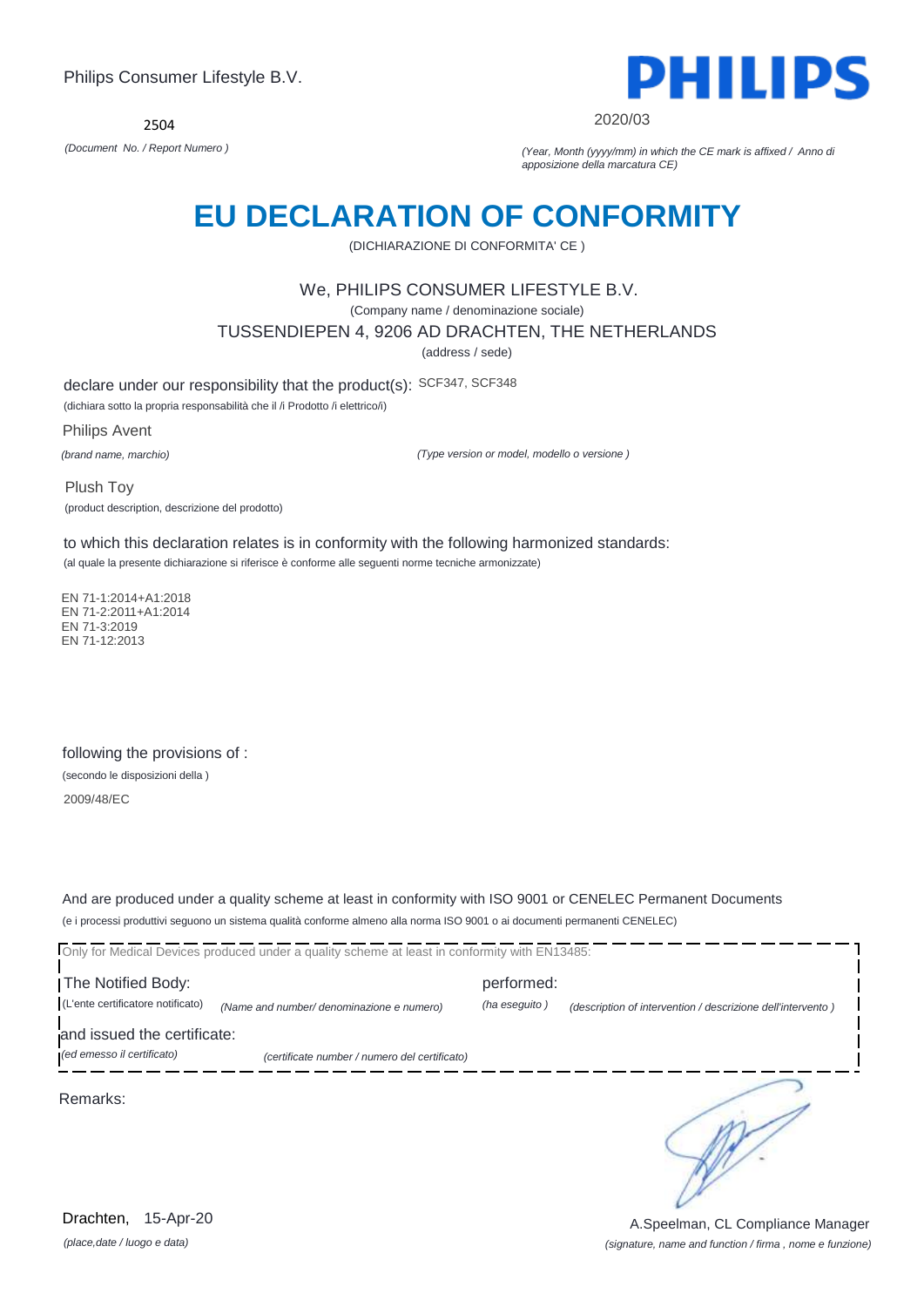2504



2020/03

*(Document No. / Pranešimo Nr.) (Year, Month (yyyy/mm) in which the CE mark is affixed / Metai, kada CE patvirtino)*

### **EU DECLARATION OF CONFORMITY**

(EC ATITIKTIES DEKLARACIJA)

#### We, PHILIPS CONSUMER LIFESTYLE B.V.

(Company name / Pavadinimas)

TUSSENDIEPEN 4, 9206 AD DRACHTEN, THE NETHERLANDS

(address / adresas)

declare under our responsibility that the product(s): SCF347, SCF348

(Deklaruojame, kad elektronikos gaminys (-iai):)

Philips Avent

*(brand name, firmos ženklo pavadinimas )*

*(Type version or model, Tipas arba modelis)*

Plush Toy (product description, gaminio aprašymas)

to which this declaration relates is in conformity with the following harmonized standards: (Pagal šią deklaraciją atitinka toliau nurodytus standartus:)

 EN 71-1:2014+A1:2018 EN 71-2:2011+A1:2014 EN 71-3:2019 EN 71-12:2013

following the provisions of : (Atitinka tokias nuostatas:) 2009/48/EC

And are produced under a quality scheme at least in conformity with ISO 9001 or CENELEC Permanent Documents (Pagaminta atitinkant visus kokybės reikalavimus pagal ISO 9001 ar CENELEC nuolatinius dokumentus)

|                             | Only for Medical Devices produced under a quality scheme at least in conformity with EN13485: |            |                                                         |
|-----------------------------|-----------------------------------------------------------------------------------------------|------------|---------------------------------------------------------|
| The Notified Body:          |                                                                                               | performed: |                                                         |
| (Informuota įstaiga)        | (Name and number/ Pavadinimas ir numeris)                                                     | (atlikta)  | (description of intervention / intervencijos aprašymas) |
| and issued the certificate: |                                                                                               |            |                                                         |
| (Sertifikatas išleistas)    | (certificate number / sertifikato numeris)                                                    |            |                                                         |
| Remarks:                    |                                                                                               |            |                                                         |

*(place,date / vieta, data)* Drachten, 15-Apr-20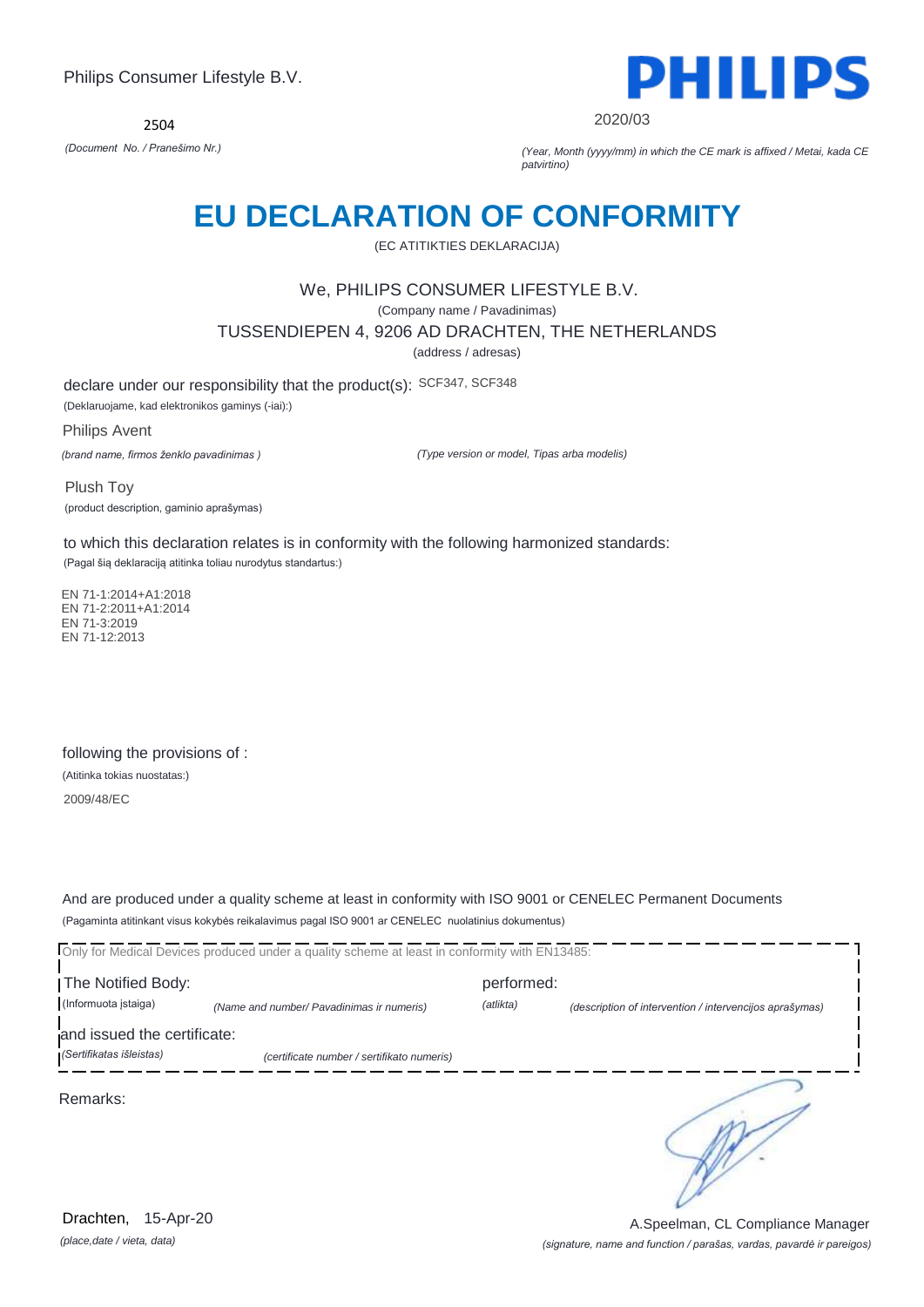2504



2020/03

*(Document No. / Ziņojums Nr) (Year, Month (yyyy/mm) in which the CE mark is affixed / Gads kurā CE zīme ieviesta)*

### **EU DECLARATION OF CONFORMITY**

(EC deklarācija atbilstība)

### We, PHILIPS CONSUMER LIFESTYLE B.V.

(Company name / vārds)

TUSSENDIEPEN 4, 9206 AD DRACHTEN, THE NETHERLANDS

(address / adrese)

declare under our responsibility that the product(s): SCF347, SCF348 (deklarēt zem vai atbildība ka, elektronisks produkts)

Philips Avent *(brand name, fabrikas marka vārds)*

*(Type version or model, Tips, versija vai modelis)*

Plush Toy (product description, produkta apraksts)

to which this declaration relates is in conformity with the following harmonized standards: (Kam ši deklarācija atbilst ir apliecināt ar sekojošiem saskaņotiem standartiem)

 EN 71-1:2014+A1:2018 EN 71-2:2011+A1:2014 EN 71-3:2019 EN 71-12:2013

following the provisions of : (Sekojot noteikumiem) 2009/48/EC

And are produced under a quality scheme at least in conformity with ISO 9001 or CENELEC Permanent Documents (Tiek ražots zem kvalitātes sistēma kas ir apstiprināta ar ISO 9001 vai CENELEC pastāvošiem dokumentiem )

|                                                         | Only for Medical Devices produced under a quality scheme at least in conformity with EN13485: |            |                                                        |
|---------------------------------------------------------|-----------------------------------------------------------------------------------------------|------------|--------------------------------------------------------|
| The Notified Body:                                      |                                                                                               | performed: |                                                        |
| (Reģistrēta galvenā daļa)                               | (Name and number/ vārds un numurs)                                                            | (paveikts) | (description of intervention / intervencijas apraksts) |
| and issued the certificate:<br>(Un izveido sertifikātu) | (certificate number / sertifikāta numurs)                                                     |            |                                                        |
| Remarks:                                                |                                                                                               |            |                                                        |
|                                                         |                                                                                               |            |                                                        |

*(place,date / vieta, datums)* Drachten, 15-Apr-20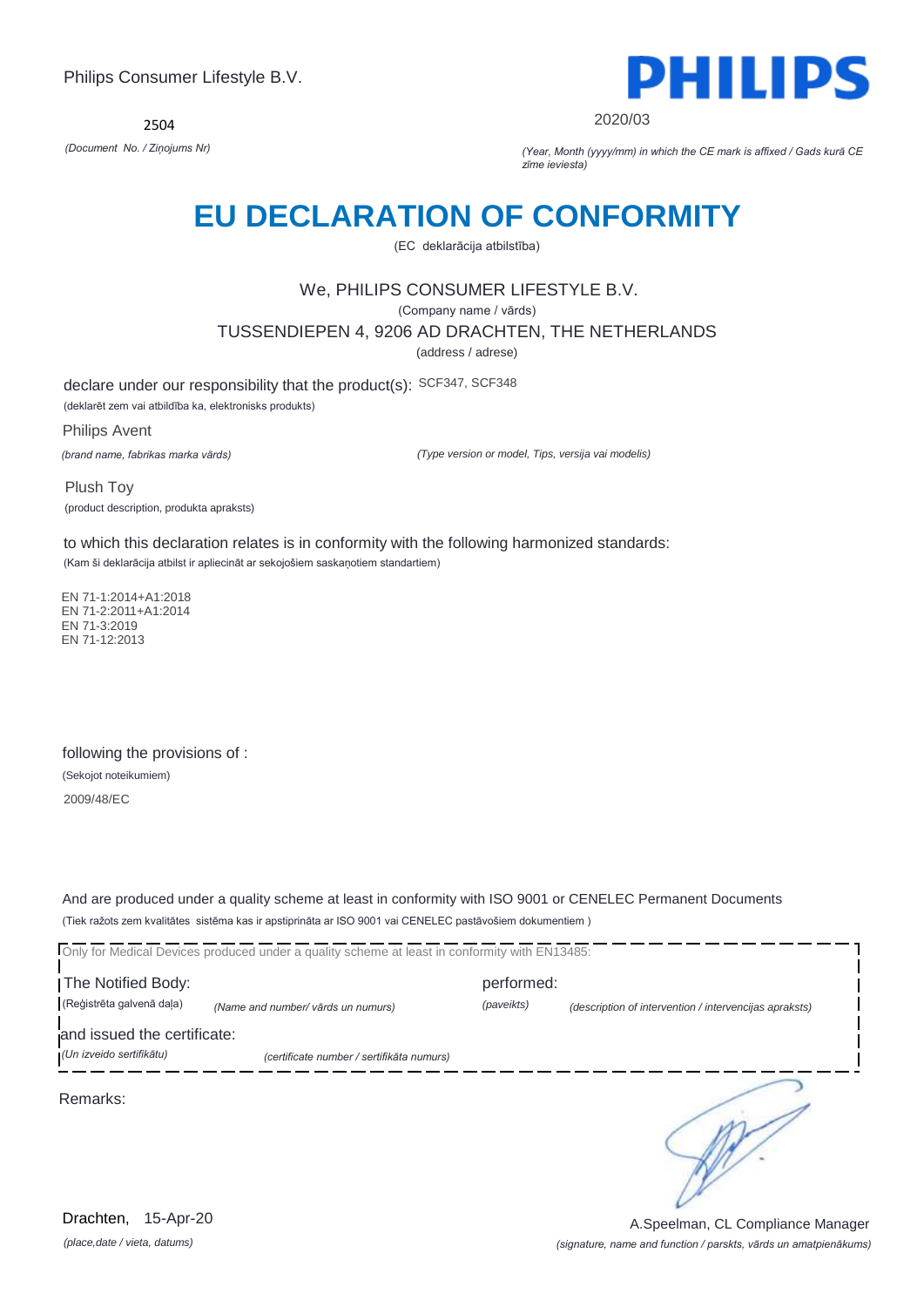

2020/03

*(Document No. / Numer raportu) (Year, Month (yyyy/mm) in which the CE mark is affixed / Rok, w którym oznakowanie CE zostało umieszczone na wyrobie)*

# **EU DECLARATION OF CONFORMITY**

(DEKLARACJA ZGODNOŚCI UE)

#### We, PHILIPS CONSUMER LIFESTYLE B.V.

(Company name / Nazwa)

TUSSENDIEPEN 4, 9206 AD DRACHTEN, THE NETHERLANDS

(address / adres)

declare under our responsibility that the product(s): SCF347, SCF348

(Deklarujemy na naszą odpowiedzialność, że urządzeni(e/a) elektryczne)

Philips Avent

*(brand name, marka)*

*(Type version or model, Typ lub model)*

Plush Toy (product description, nazwa /opis produktu)

to which this declaration relates is in conformity with the following harmonized standards:

(Do którego odnosi się niniejsza deklaracja jest zgodny z następującymi normami zharmonizowanymi)

 EN 71-1:2014+A1:2018 EN 71-2:2011+A1:2014 EN 71-3:2019 EN 71-12:2013

following the provisions of : (Zgodnie z dyrektywami) 2009/48/EC

And are produced under a quality scheme at least in conformity with ISO 9001 or CENELEC Permanent Documents (oraz został wyprodukowany zgodnie ze standardami jakościowymi takimi jak ISO9001 lub CENELEC Permanent Documents)

Only for Medical Devices produced under a quality scheme at least in conformity with EN13485: The Notified Body: performed: (Jednostka certyfikująca) *(Name and number/ Nazwa i numer) (wykonała) (description of intervention / rodzaj badania)*  and issued the certificate: *(i wydała certyfikat) (certificate number / numer certyfikatu)* ∍ Remarks:

*(place,date / miasto, data)* Drachten, 15-Apr-20

*(signature, name and function / podpis, imię i nazwisko oraz funkcja)* A.Speelman, CL Compliance Manager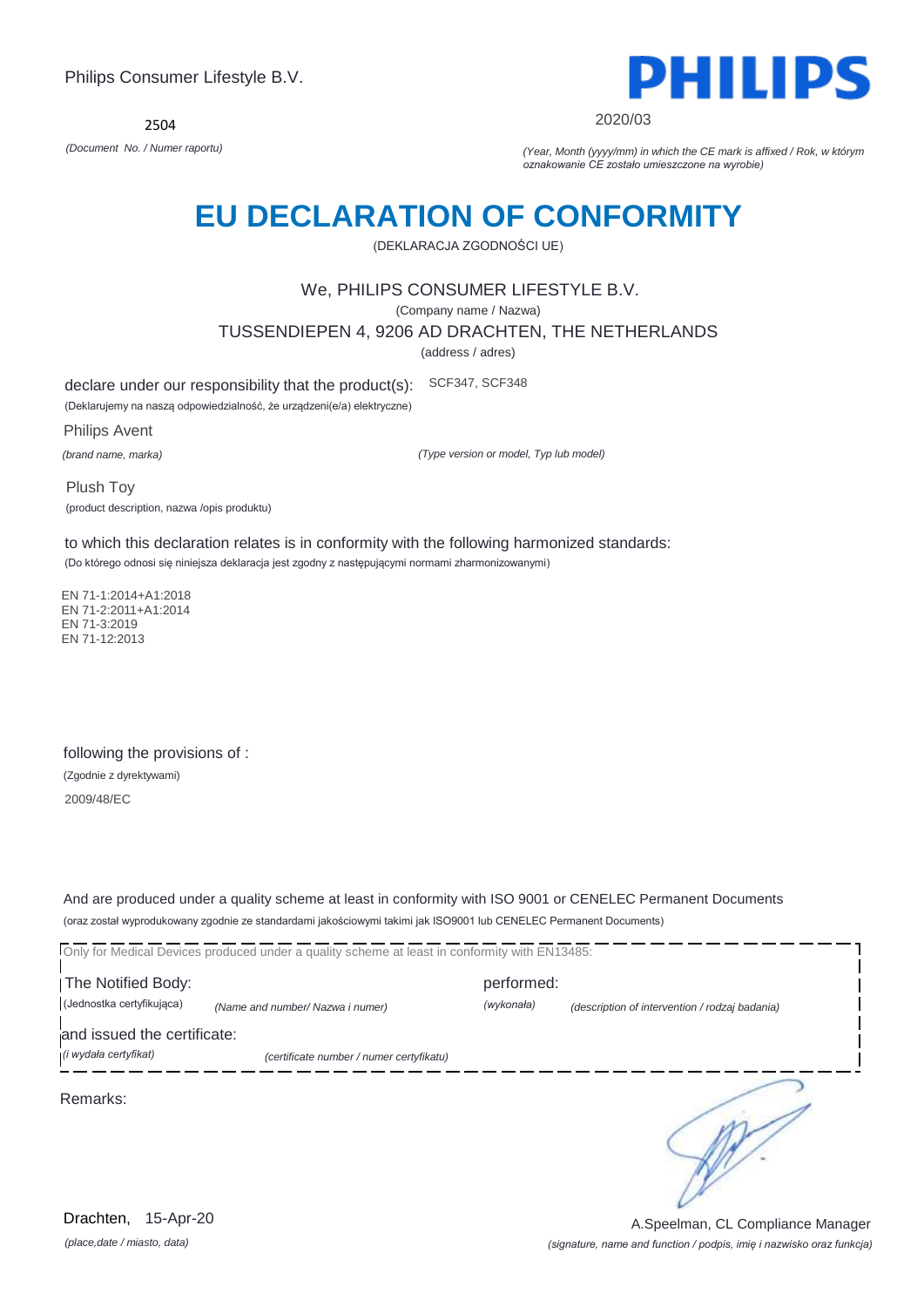2504



2020/03

*(Document No. / Relatório No.) (Year, Month (yyyy/mm) in which the CE mark is affixed / Ano em que a marca CE é afixada)*

### **EU DECLARATION OF CONFORMITY**

(DECLARAÇÃODE CONFORMIDADE CE)

#### We, PHILIPS CONSUMER LIFESTYLE B.V.

(Company name / Nome)

TUSSENDIEPEN 4, 9206 AD DRACHTEN, THE NETHERLANDS

(address)

declare under our responsibility that the product(s): SCF347, SCF348

(Declara sob a sua responsabilidade que o(s) producto(s) eléctricos )

Philips Avent

*(brand name, nome da marca)*

*(Type version or model, Indicar versão ou modelo)*

Plush Toy (product description, Descrição do produto)

to which this declaration relates is in conformity with the following harmonized standards: (Aqueles a quem esta declaração se derige, está em conformidade com as seguintes normas harmonizadas)

 EN 71-1:2014+A1:2018 EN 71-2:2011+A1:2014 EN 71-3:2019 EN 71-12:2013

following the provisions of : (Na sequência do disposto em:) 2009/48/EC

And are produced under a quality scheme at least in conformity with ISO 9001 or CENELEC Permanent Documents (E são produzidos sob um regime de qualidade, pelo menos, em conformidade com a norma ISO 9001 ou Documentos Permanentes CENELEC)

|                             | Only for Medical Devices produced under a quality scheme at least in conformity with EN13485: |             |                                                          |
|-----------------------------|-----------------------------------------------------------------------------------------------|-------------|----------------------------------------------------------|
| The Notified Body:          |                                                                                               | performed:  |                                                          |
| (O organismo notificado)    | (Name and number/ Nome e número)                                                              | (realizada) | (description of intervention / descrição da intervenção) |
| and issued the certificate: |                                                                                               |             |                                                          |
| $E$ emitido o certificado)  | (certificate number / certificado número)                                                     |             |                                                          |
| Remarks:                    |                                                                                               |             |                                                          |

*(place,date / local, data)* Drachten, 15-Apr-20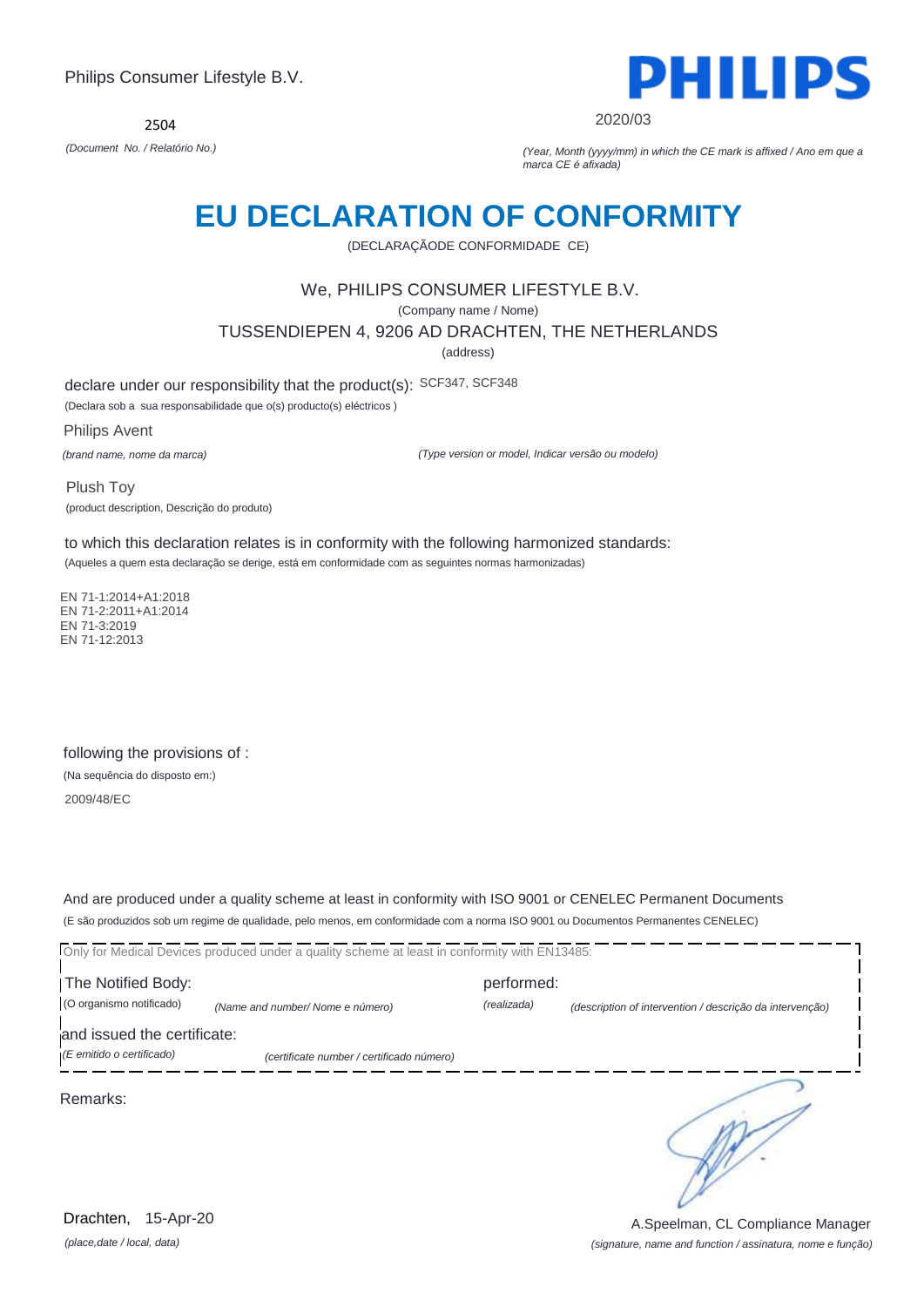2504



2020/03

*(Document No. / Nr. raport) (Year, Month (yyyy/mm) in which the CE mark is affixed / Anul în care este aplicat marcajul CE)*

### **EU DECLARATION OF CONFORMITY**

(DECLARAŢIE DE CONFORMITATE CE)

#### We, PHILIPS CONSUMER LIFESTYLE B.V.

(Company name / Nume)

TUSSENDIEPEN 4, 9206 AD DRACHTEN, THE NETHERLANDS

(address / adresă)

declare under our responsibility that the product(s): SCF347, SCF348

(Declarăm pe proprie răspundere că produsul (produsele) electric(e))

Philips Avent

*(brand name, marca)*

*(Type version or model, Tip sau model)*

Plush Toy (product description, descriere produs)

to which this declaration relates is in conformity with the following harmonized standards: (La care se referă această declaraţie, este in conformitate cu următoarele standarde armonizate)

 EN 71-1:2014+A1:2018 EN 71-2:2011+A1:2014 EN 71-3:2019 EN 71-12:2013

following the provisions of : (În conformitate cu dispoziţiile directivelor)

2009/48/EC

And are produced under a quality scheme at least in conformity with ISO 9001 or CENELEC Permanent Documents (Şi sunt fabricate după o schemă de calitate conformă cel puţin cu standardul ISO 9001 sau Documentele Permanente CENELEC)

|                             | Only for Medical Devices produced under a quality scheme at least in conformity with EN13485: |              |                                                         |
|-----------------------------|-----------------------------------------------------------------------------------------------|--------------|---------------------------------------------------------|
| The Notified Body:          |                                                                                               | performed:   |                                                         |
| (Organismul notificat)      | (Name and number/ Nume si număr)                                                              | (a efectuat) | (description of intervention / descrierea interventiei) |
| and issued the certificate: |                                                                                               |              |                                                         |
| (Și a emis certificatul)    | (certificate number / Numărul certificatului)                                                 |              |                                                         |
| Remarks:                    |                                                                                               |              |                                                         |

*(place,date / locul, data)* Drachten, 15-Apr-20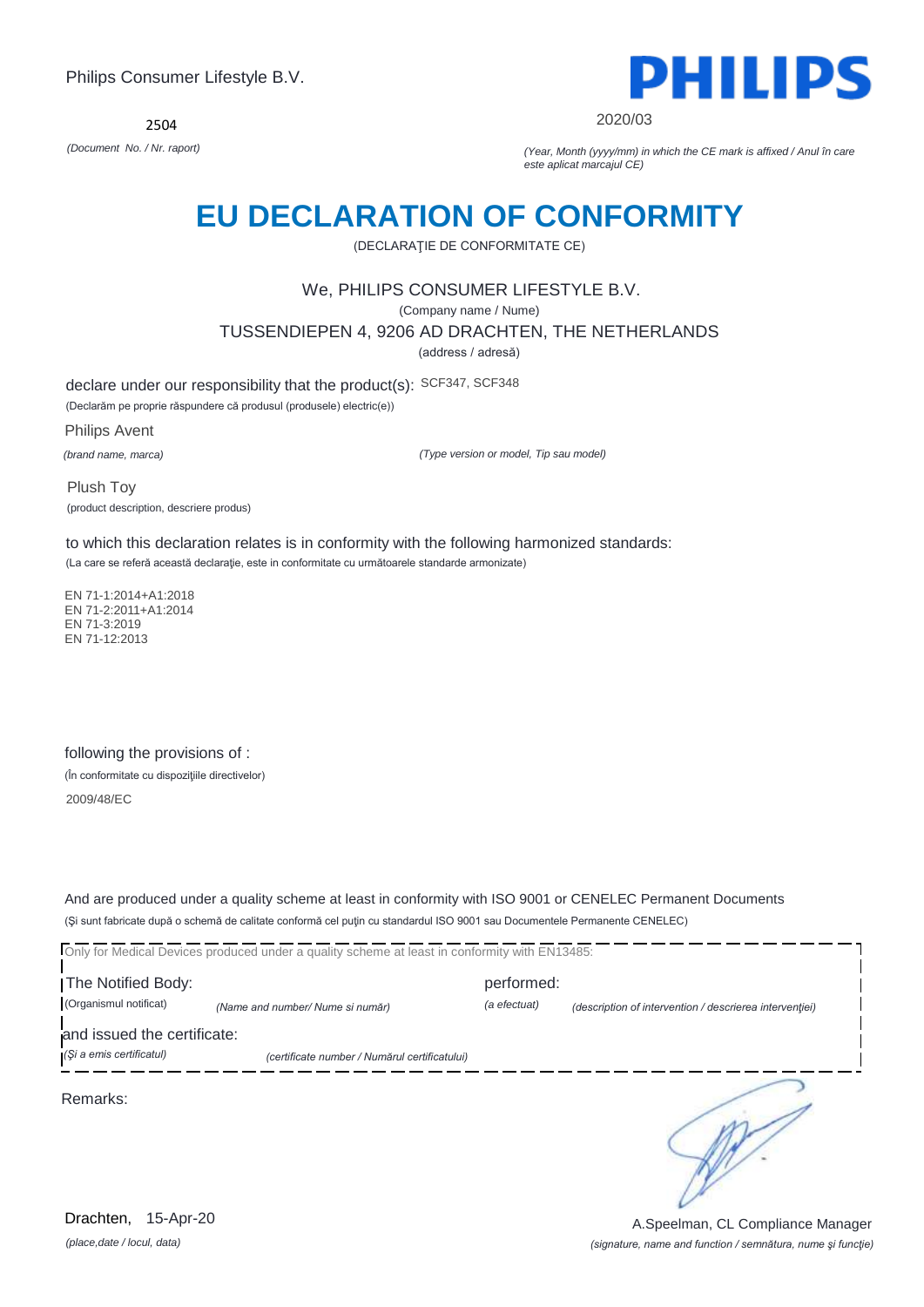

2020/03

*(Document No. / Номер протокола) (Year, Month (yyyy/mm) in which the CE mark is affixed / Год начала маркировки знаком CE)*

### **EU DECLARATION OF CONFORMITY**

(CE Декларация о соответствии)

#### We, PHILIPS CONSUMER LIFESTYLE B.V.

(Company name / Юридическое имя)

TUSSENDIEPEN 4, 9206 AD DRACHTEN, THE NETHERLANDS

(address / адрес)

declare under our responsibility that the product(s): SCF347, SCF348

(Декларируем под нашу ответственность, что электрическая продукция)

Philips Avent

*(brand name, торговая марка)*

*(Type version or model, тип, модель)*

Plush Toy (product description, описание продукции)

to which this declaration relates is in conformity with the following harmonized standards: (указанная в данной декларации, соответствует требованиям следующих стандартов:)

 EN 71-1:2014+A1:2018 EN 71-2:2011+A1:2014 EN 71-3:2019 EN 71-12:2013

following the provisions of : (В соответствие с положениями:) 2009/48/EC

And are produced under a quality scheme at least in conformity with ISO 9001 or CENELEC Permanent Documents (по крайней мере, в соответствии с ISO 9001 или)

|                                     | Only for Medical Devices produced under a quality scheme at least in conformity with EN13485: |               |                                                   |
|-------------------------------------|-----------------------------------------------------------------------------------------------|---------------|---------------------------------------------------|
| The Notified Body:                  |                                                                                               | performed:    |                                                   |
| (Нотифицированный Орган)            | (Name and number/ Название и номер)                                                           | (проверил(а)) | (description of intervention / описание проверки) |
| and issued the certificate:         |                                                                                               |               |                                                   |
| (и выпустил(а)<br><b>CADDUCTION</b> | (certificate number / номер сертификата)                                                      |               |                                                   |
| Remarks:                            |                                                                                               |               |                                                   |

*(place,date / место, дата)* Drachten, 15-Apr-20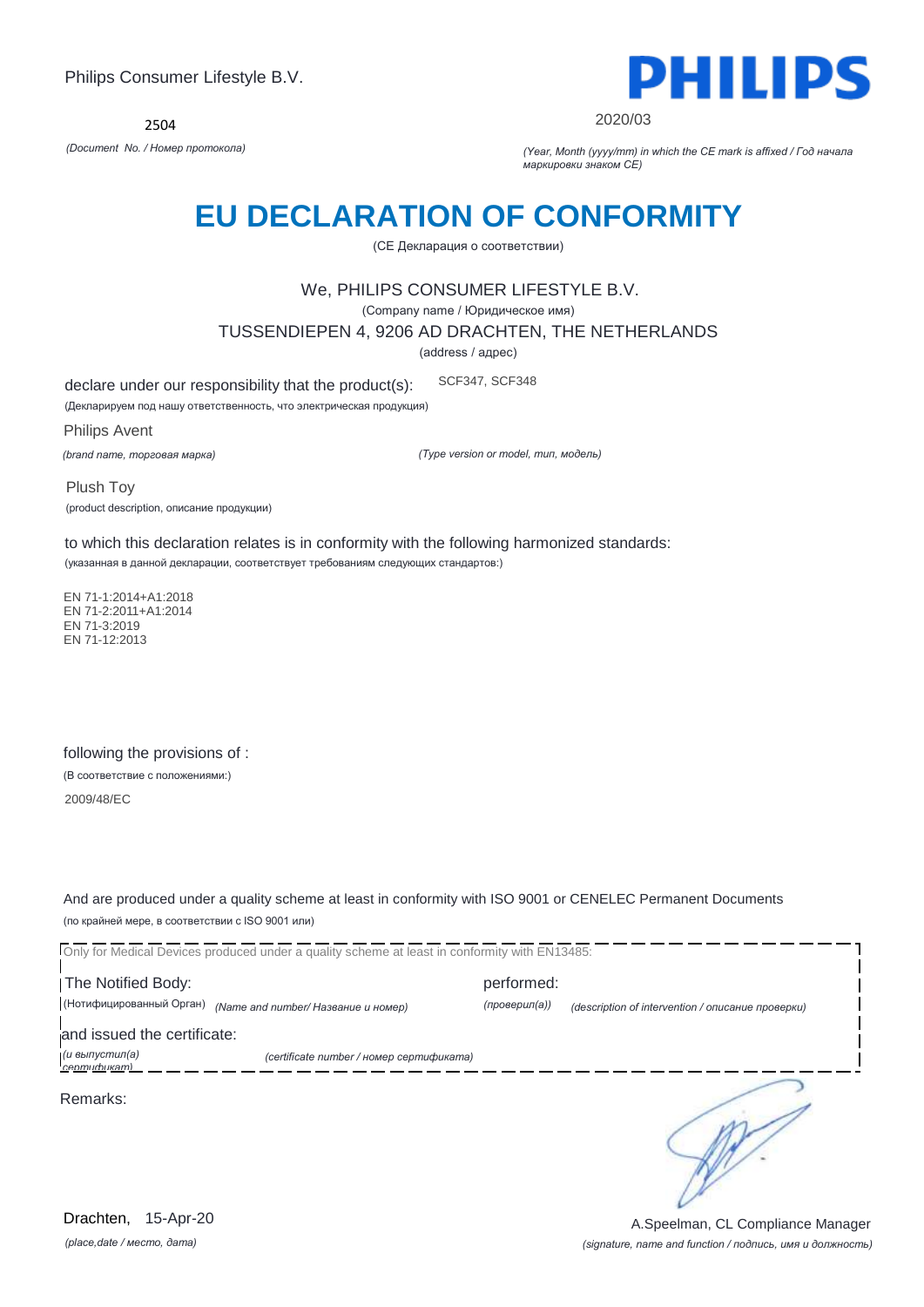2504



#### 2020/03

*(Document No. / Správa č.) (Year, Month (yyyy/mm) in which the CE mark is affixed / Rok v ktorom je opatrený znakom CE)*

### **EU DECLARATION OF CONFORMITY**

(Rok v ktorom je opatrený znakom CE)

#### We, PHILIPS CONSUMER LIFESTYLE B.V.

(Company name / Meno )

TUSSENDIEPEN 4, 9206 AD DRACHTEN, THE NETHERLANDS

(address / adresa)

declare under our responsibility that the product(s): SCF347, SCF348

(Prehlasujeme na svoju zodpovednosť, že elektrický výrobok(y))

Philips Avent

*(brand name, názov značky)*

*(Type version or model, Typové označenie alebo model)*

Plush Toy (product description, opis prístroja)

to which this declaration relates is in conformity with the following harmonized standards: (Na ktorý sa toto vyhlásenie vzťahuje, je v zhode s nasledujúcimi harmonizovanými normami)

 EN 71-1:2014+A1:2018 EN 71-2:2011+A1:2014 EN 71-3:2019 EN 71-12:2013

following the provisions of : (V nadväznosti na ustanovenia) 2009/48/EC

And are produced under a quality scheme at least in conformity with ISO 9001 or CENELEC Permanent Documents (A sú vyrobené systémom kvality minimálne v súlade s normou ISO 9001 alebo CENELEC dokumentmi)

| The Notified Body:          |                                         | performed: |                                             |
|-----------------------------|-----------------------------------------|------------|---------------------------------------------|
| (Notifikovaný orgán)        | (Name and number/ Názov a číslo)        | (vykonal)  | (description of intervention / opis zásahu) |
| and issued the certificate: |                                         |            |                                             |
| (A vydal osvedčenie)        | (certificate number / číslo osvedčenia) |            |                                             |
| Remarks:                    |                                         |            |                                             |

*(place,date / miesto, dátum)* Drachten, 15-Apr-20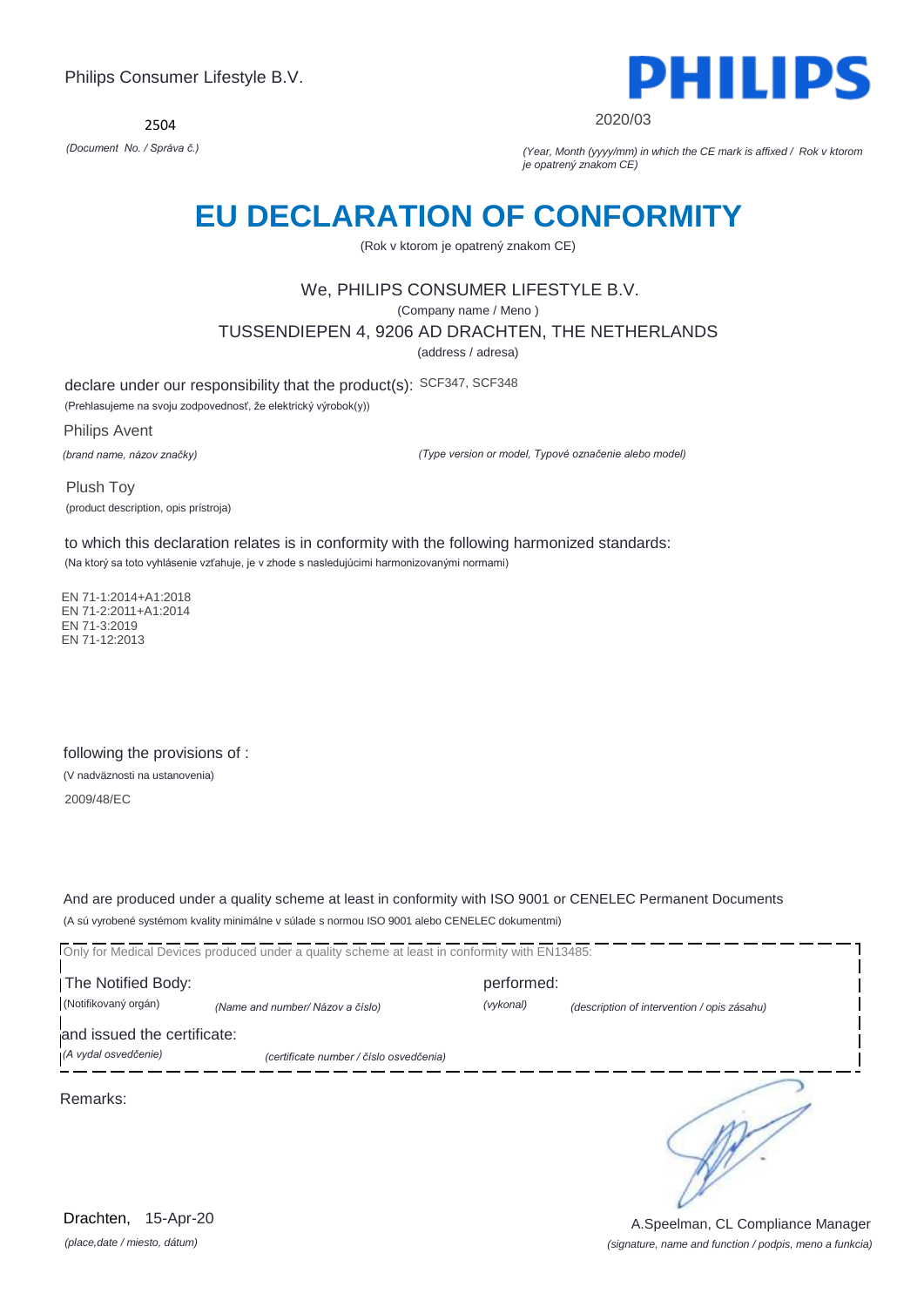

2020/03

*(Document No. / Številka poročila) (Year, Month (yyyy/mm) in which the CE mark is affixed / Leto namstitve CE znaka)*

### **EU DECLARATION OF CONFORMITY**

(Izjava o skladnosti)

### We, PHILIPS CONSUMER LIFESTYLE B.V.

(Company name / Ime)

TUSSENDIEPEN 4, 9206 AD DRACHTEN, THE NETHERLANDS

(address / Naslov)

declare under our responsibility that the product(s): SCF347, SCF348 (S polno odgovornostjo izjavljamo)

Philips Avent

*(brand name, Ime znamke)*

*(Type version or model, Tip, verzija ali model)*

Plush Toy (product description, Opis proizvoda)

to which this declaration relates is in conformity with the following harmonized standards: (Na katerega se nanaša ta izjava je skladen z naslednjimi harmoniziranimi standardi)

 EN 71-1:2014+A1:2018 EN 71-2:2011+A1:2014 EN 71-3:2019 EN 71-12:2013

following the provisions of : (V skladu z naslednjimi odločbami)

2009/48/EC

And are produced under a quality scheme at least in conformity with ISO 9001 or CENELEC Permanent Documents (In so proizvedeni v skladu s shemo kakovosti najmanj v skladu z ISO 9001 ali CENELEC stalnimi dokumenti)

Only for Medical Devices produced under a quality scheme at least in conformity with EN13485: The Notified Body: performed: (Priglašeno organ) *(Name and number/ Ime in številka) (Izvršeno) (description of intervention / Opis ukrepa )*  and issued the certificate: *(Izdaja certifikat) (certificate number / Številka certifikata)* ∍ Remarks:

*(place,date / Kraj, datum)* Drachten, 15-Apr-20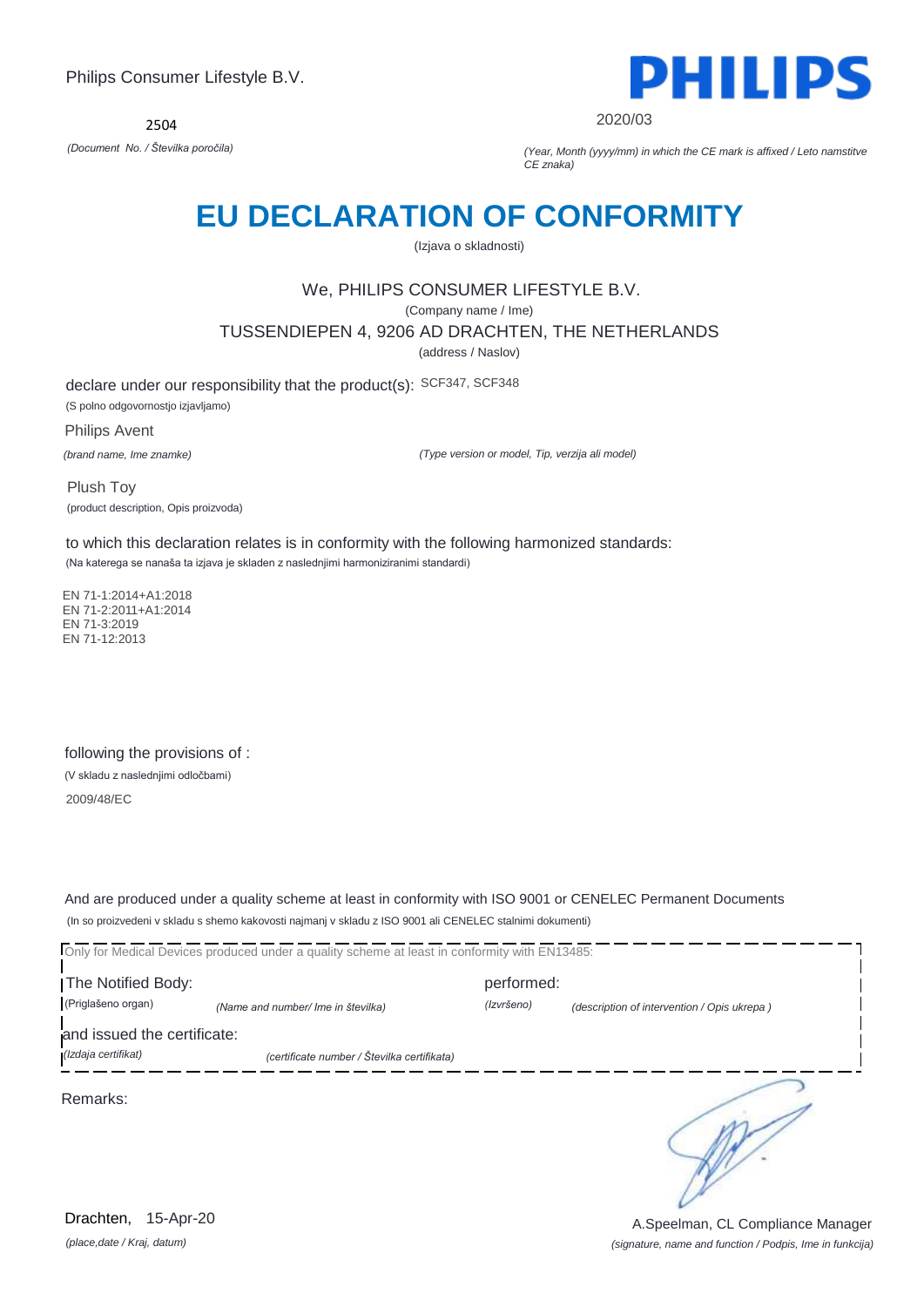

2020/03

*(Document No. / Döküman Numarası) (Year, Month (yyyy/mm) in which the CE mark is affixed / CE İbaresinin eklendiği yıl (yyyy/aa))*

### **EU DECLARATION OF CONFORMITY**

(EU UYGUNLUK BEYANI)

#### PHILIPS CONSUMER LIFESTYLE B.V.

(Company name / İmalatçının ismi)

TUSSENDIEPEN 4, 9206 AD DRACHTEN, THE NETHERLANDS

(address / İmalatçının adresi )

This declaration of conformity is issued under the sole responsibility of the manufacturer SCF347, SCF348

(Bu uygunluk beyanı yalnızca imalatçının kendi sorumluluğu altında düzenlenir)

Philips Avent

*(brand name, İsim )*

*(Type version or model, Tip veya model)*

Plush Toy (product description, Ürün Açıklamas )

to which this declaration relates is in conformity with the following harmonized standards: (aşağıda belirtilen ilgili standartların gerektirdiği uygunluğa sahip olduğunu beyan ederiz)

 EN 71-1:2014+A1:2018 EN 71-2:2011+A1:2014 EN 71-3:2019 EN 71-12:2013

following the provisions of : (Yasal hükümler şu şekildedir:) 2009/48/EC

And are produced under a quality scheme at least in conformity with ISO 9001 or CENELEC Permanent Documents (En az ISO 9001 veya CENELEC Daimi Belgelerine uygun kalite şemasına binaen mevcut ürünlerdir)

Only for Medical Devices produced under a quality scheme at least in conformity with EN13485:

The Notified Body: performed: (Yetkili Kurul) *(Name and number/ Isin ve numara) (yerine getirmiştir) (description of intervention /müdahalenin tanımı )* 

and issued the certificate:

*(sertifikayı düzenlemiştir) (certificate number / sertifika numarası)*

Remarks:

*(place,date / Yer ve tarih )* Drachten, 15-Apr-20 ∍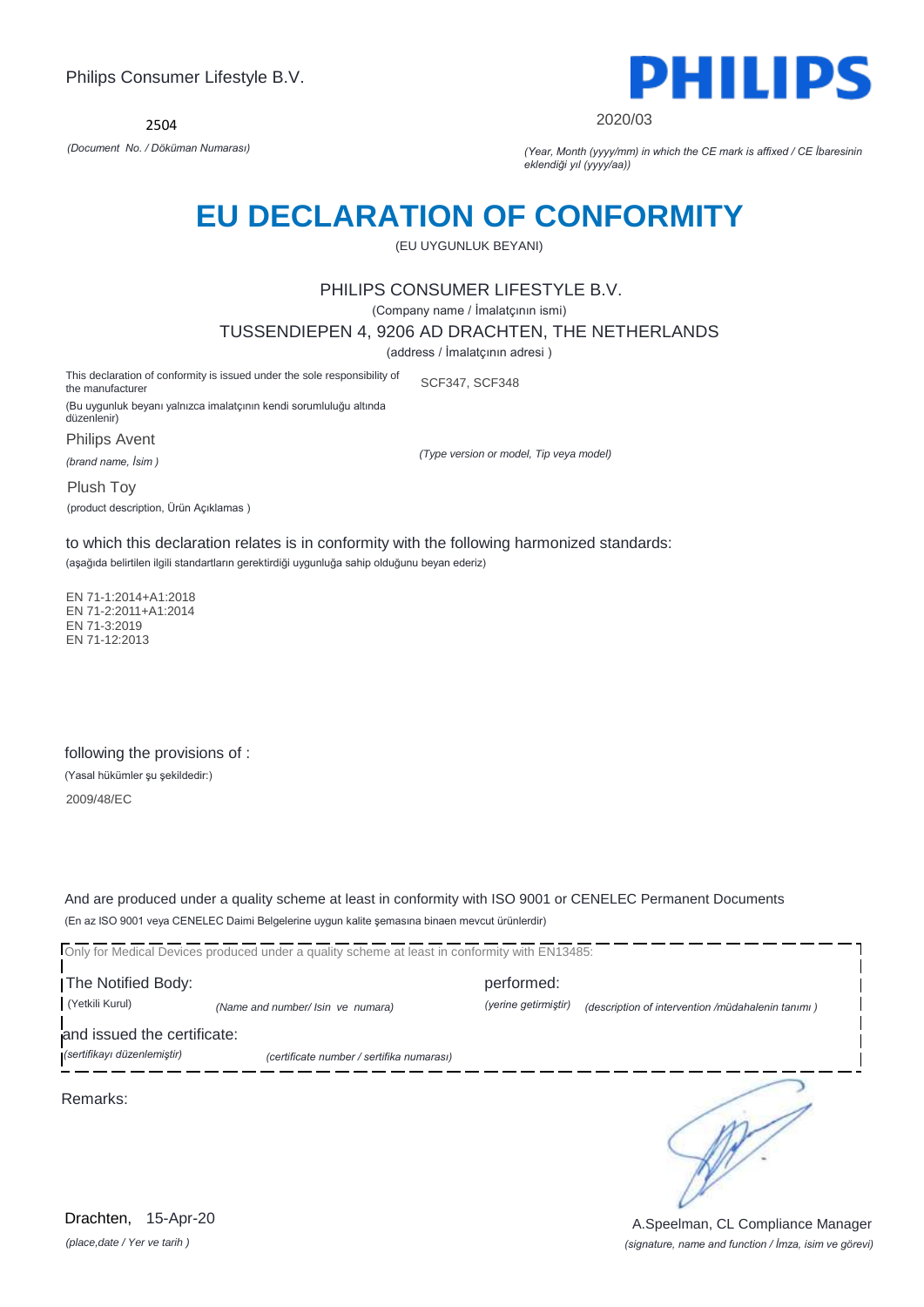2504



2020/03

*(Document No. / Broj izvještaja) (Year, Month (yyyy/mm) in which the CE mark is affixed / Godina ishođenja CE oznake)*

### **EU DECLARATION OF CONFORMITY**

(Izjava o sukladnosti)

### We, PHILIPS CONSUMER LIFESTYLE B.V.

(Company name / Ime)

TUSSENDIEPEN 4, 9206 AD DRACHTEN, THE NETHERLANDS

(address / Adresa)

declare under our responsibility that the product(s): SCF347, SCF348 (Odgovorno izjavljujemo da je elektični uređaj(i))

Philips Avent *(brand name, Naziv robne marke)*

*(Type version or model, Tipska oznaka ili model)*

Plush Toy (product description, opis proizvoda)

to which this declaration relates is in conformity with the following harmonized standards: (Na koje se ova izjava odnosi zadovoljava sljedeće usklađene norme)

 EN 71-1:2014+A1:2018 EN 71-2:2011+A1:2014 EN 71-3:2019 EN 71-12:2013

following the provisions of : (Slijedom odredbi:) 2009/48/EC

And are produced under a quality scheme at least in conformity with ISO 9001 or CENELEC Permanent Documents (najmanje u skladu sa normom ISO 9001 ili)

Only for Medical Devices produced under a quality scheme at least in conformity with EN13485: The Notified Body: performed:

(Nadležno tijelo) *(Name and number/ Ime i broj) (Izveden) (description of intervention / Opis intervencije)* 

and issued the certificate:

*(I izdana je potvrda) (certificate number / Broj potvrde)*

Remarks:

*(place,date / Mjesto ,datum)* Drachten, 15-Apr-20 ∍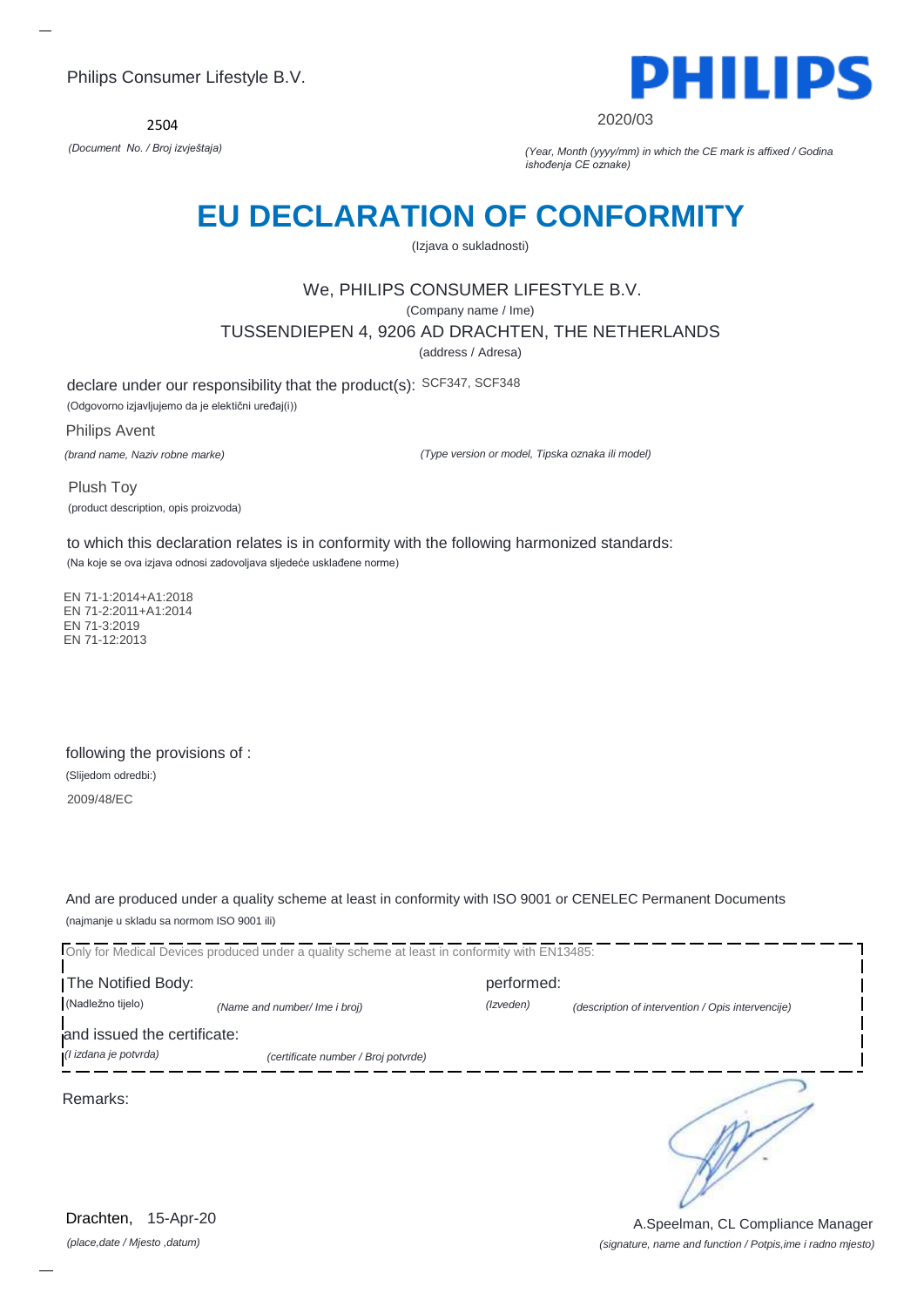2504



2020/03

*(Document No. / Αρ. έκθεσης) (Year, Month (yyyy/mm) in which the CE mark is affixed / Έτος επικόλλησης του σήματος συμμόρφωσης CE)*

### **EU DECLARATION OF CONFORMITY**

(ΔΗΛΩΣΗ ΣΥΜΜΟΡΦΩΣΗΣ CE)

#### We, PHILIPS CONSUMER LIFESTYLE B.V.

(Company name / Επωνυμία)

TUSSENDIEPEN 4, 9206 AD DRACHTEN, THE NETHERLANDS

(address / Διεύθυνση)

declare under our responsibility that the product(s): SCF347, SCF348

(Δηλώνουμε υπεύθυνα ότι το ηλεκτρολογικό προϊόν/ προϊόντα)

Philips Avent *(brand name, ονομασία μάρκας)*

*(Type version or model, Τύπος έκδοσης ή μοντέλο)*

Plush Toy (product description, περιγραφή προϊόντος)

to which this declaration relates is in conformity with the following harmonized standards: (στο οποίο/ στα οποία αφορά η παρούσα δήλωση συμμορφούται/ συμμορφούνται με τα εξής εναρμονισμένα πρότυπα)

 EN 71-1:2014+A1:2018 EN 71-2:2011+A1:2014 EN 71-3:2019 EN 71-12:2013

following the provisions of : (Σύμφωνα με τις διατάξεις των οδηγιών) 2009/48/EC

And are produced under a quality scheme at least in conformity with ISO 9001 or CENELEC Permanent Documents (Και παράγεται/ παράγονται σύμφωνα με ένα ποιοτικό πρόγραμμα που συμμορφούται, κατ'ελάχιστον, με το πρότυπο ISO 9001 ή με τα Μόνιμα Έγγραφα Τεκμηρίωσης της

CENELEC) Only for Medical Devices produced under a quality scheme at least in conformity with EN13485: The Notified Body: performed: (Ο ειδοποιηθείς οργανισμός) *(Name and number/ Ονομασία και αριθμός) (διεξήγαγε) (description of intervention / περιγραφή παρέμβασης)*  and issued the certificate: *(Και εξέδωσε το πιστοποιητικό) (certificate number / αριθμός πιστοποιητικού)*

Remarks:

∍

*(place,date / τόπος, ημερομηνία)* Drachten, 15-Apr-20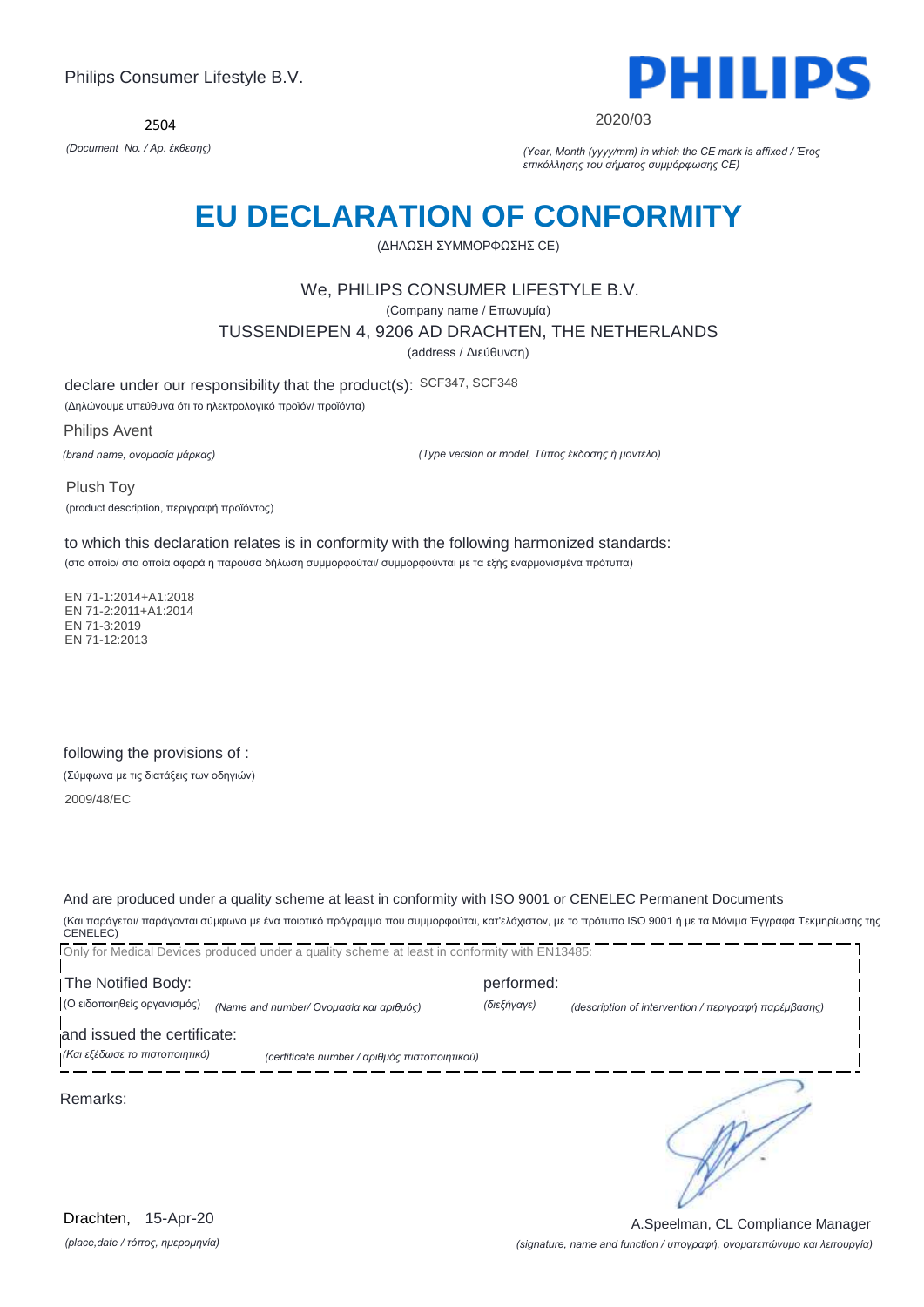2504



2020/03

*(Document No. / Документ №) (Year, Month (yyyy/mm) in which the CE mark is affixed / Година на поставяне на CE маркировката)*

### **EU DECLARATION OF CONFORMITY**

(CE Декларация за съответствие)

### We, PHILIPS CONSUMER LIFESTYLE B.V.

(Company name / Име )

TUSSENDIEPEN 4, 9206 AD DRACHTEN, THE NETHERLANDS

(address / адрес)

declare under our responsibility that the product(s): SCF347, SCF348

(Декларираме на наша отговорност, че електрическият(те) уред(и):)

Philips Avent

*(Brand name, търговска марка)*

*(Type version or model, Серия или модел)*

Plush Toy (product description, описание на продукта(ите))

to which this declaration relates is in conformity with the following harmonized standards: (Към който(които) се отнася тази декларация е(са) в съответствие със следните установени стандарти)

 EN 71-1:2014+A1:2018 EN 71-2:2011+A1:2014 EN 71-3:2019 EN 71-12:2013

following the provisions of : (В съответствие с директиви:) 2009/48/EC

And are produced under a quality scheme at least in conformity with ISO 9001 or CENELEC Permanent Documents (и са произведени под система за качествен контрол най-малко в съответствие с ISO 9001 или)

| Only for Medical Devices produced under a quality scheme at least in conformity with EN13485: |                                             |            |                                                        |  |
|-----------------------------------------------------------------------------------------------|---------------------------------------------|------------|--------------------------------------------------------|--|
| The Notified Body:                                                                            |                                             | performed: |                                                        |  |
| (Известяващата институция)                                                                    | (Name and number/ Име и номер)              | (извърши)  | (description of intervention / описание на проверката) |  |
| and issued the certificate:<br>(И издаде сертификат)                                          | (certificate number / номер на сертификата) |            |                                                        |  |
| Remarks:                                                                                      |                                             |            |                                                        |  |
|                                                                                               |                                             |            |                                                        |  |

*(place,date / място, дата)* Drachten, 15-Apr-20